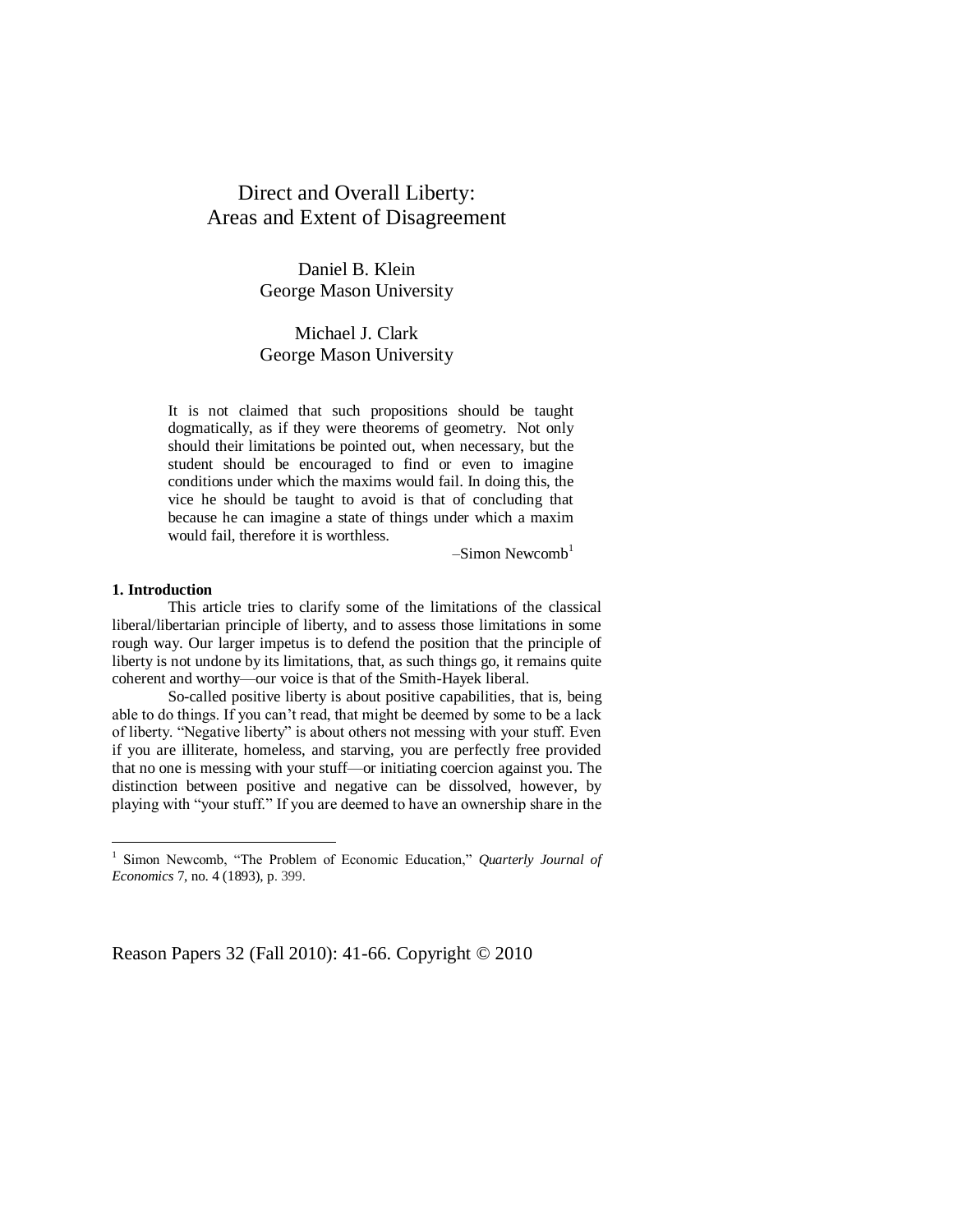collection of resources of the polity, the social life at large, the collective consciousness, or a divine spirit, then positive and negative liberty might dissolve into a muddle. Subscribers of positive liberty can defend, say, taxfinanced government schooling by saying: No one is messing with *your* stuff, the people are simply using their appointed officers, government officials, to manage *their* stuff. No one is forcing you to remain within the polity. You are free to leave.

The distinction, then, comes down to conceptions of who owns what, or the configuration of ownership. What really distinguishes the "negativeliberty" view is the content imputed to "your stuff"—specifically, it is ideas of self-ownership, private property, and voluntary agreement. This configuration of ownership denies the collectivist-political notions of ownership and social contract. This tradition is represented by David Hume, Adam Smith, and other classical liberals and libertarians. The thinker who most fully develops and articulates this scheme of ownership and voluntarism is Murray Rothbard.<sup>2</sup>

We embrace Rothbard's conceptions of ownership claims and his definition of liberty.<sup>3</sup> But even within this "negative-liberty" philosophy there are many unresolved, perhaps unresolvable, issues. The liberal schemes of ownership and voluntarism entail many gray areas. Rothbard tends to downplay the problem of ambiguity, but other liberal thinkers dwell on it.<sup>4</sup>

The ambiguities surrounding liberal concepts of ownership and voluntarism have often been used by critics to dismiss them: individual liberty is "illusory," etc. Liberals fight back by saying that all such concepts are rife with ambiguities, and that the liberal ones remain focal and intuitive— "obvious and simple," as Adam Smith puts it.<sup>5</sup> Indeed, away from politics,

<sup>2</sup> Murray N. Rothbard, *The Ethics of Liberty* (Atlantic Highlands, NJ: Humanities Press, 1982).

<sup>&</sup>lt;sup>3</sup> However, we are more willing than Rothbard to regard government ownership of government resources as being on a par with private ownership.

<sup>4</sup> Such thinkers include David Hume, *An Inquiry Concerning the Principles of Morals* (New York: Bobbs-Merrill, 1957), pp. 26-32; Wordsworth Donisthorpe, *Law in a Free State* (London: Macmillan, 1895), pp. 1-121; Friedrich Hayek, *Individualism and Economic Order* (Chicago, IL: University of Chicago Press, 1948), pp. 20-21 and 113; and David Friedman, *The Machinery of Freedom: Guide to a Radical Capitalism* (LaSalle, IL: Open Court, 1989), pp. 167-76. Daniel B. Klein, "Mere Libertarianism: Blending Hayek and Rothbard,‖ *Reason Papers* 27 (2004), pp. 7-43, discusses these matters; the general idea of that article is that Rothbard got the *definition* of liberty right, Hayek got the *claims* for liberty right, and Smith more or less got all of it right.

<sup>5</sup> Adam Smith, *An Inquiry into the Nature and Causes of the Wealth of Nations*, ed. R. H. Campbell, A. S. Skinner, and W. B. Todd (Oxford: Oxford University Press, 1976), IV.i.16, p. 687.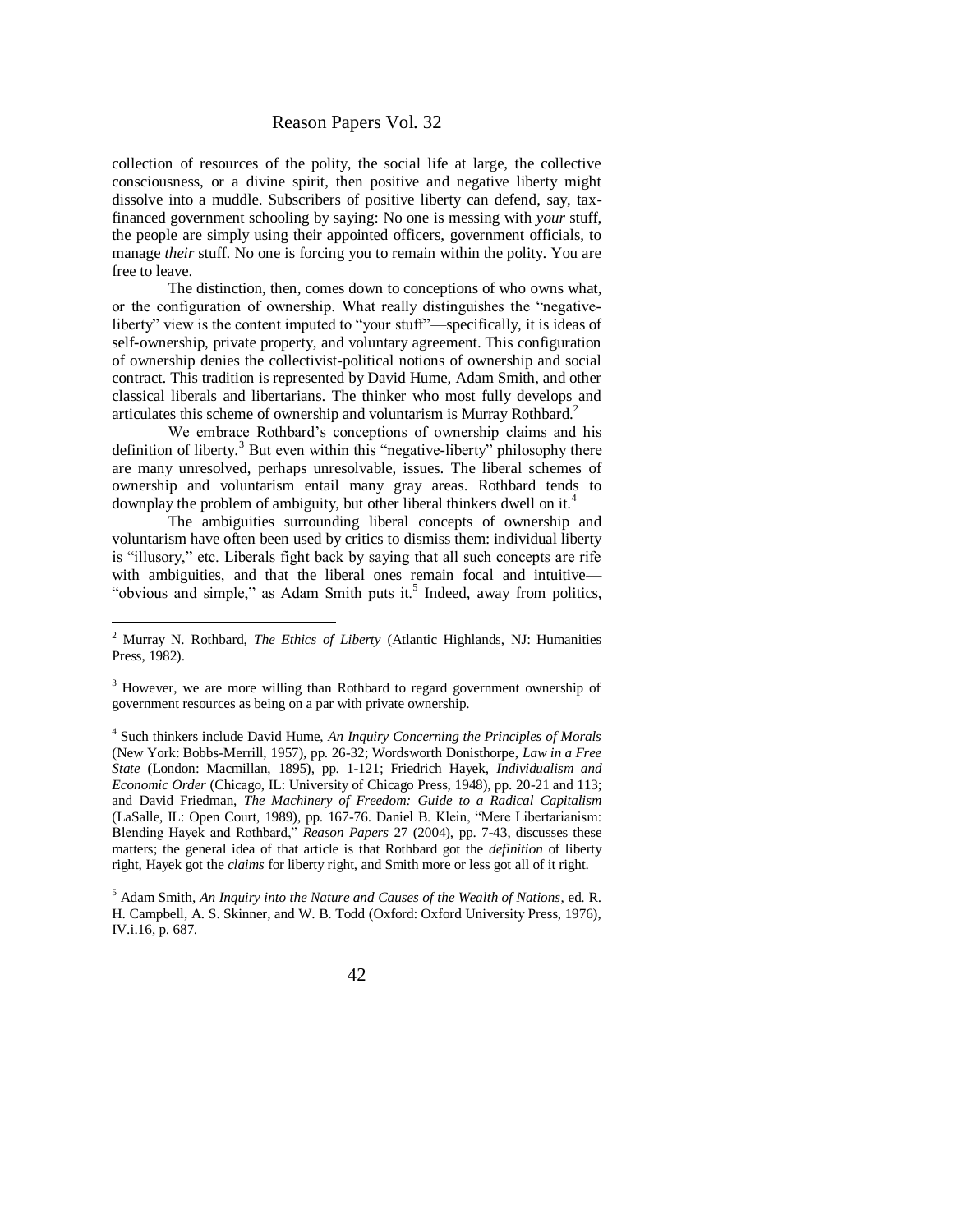ordinary life in the United States shows that people seem to agree on what actions taken by a neighbor would constitute coercion, and the agreement conforms quite well to the liberal configuration of ownership.

The limitation that this article is concerned with, however, is something else altogether. The limitation concerns the scope and timeframe considered. Even when it is unambiguous that an action, considered in its direct aspect, is liberty-reducing, it might, when viewed in larger aspect, be considered liberty-augmenting. Taxing people to wage war and dropping bombs on others are liberty-reducing in their direct aspect, but if the war topples dictators like Saddam Hussein, it might be liberty-augmenting in its larger aspect. Thus, again, we have ambiguity about whether the action is liberty-augmenting. This ambiguity arises not from ambiguity in any local facet of the action, but in "summing" over the facets. If all the facets go in one direction, either all reductions or all augmentations; there is no ambiguity. But when some facets are reductions and some are augmentations, then it might be very difficult, even impossible, to assess the action in terms of overall liberty. The difficulty stems from two problems: first, weighing the set of pluses against the set of minuses; second, knowing what is in each set. Saddam Hussein's regime was highly coercive, but do we know that toppling it augmented liberty overall?

In this article we are concerned with the possibility that the problems in summing may be pervasive and severe. If so, the liberal presumption of liberty might not be too meaningful. Frederick Douglass expounded liberty and called his antislavery newspaper *The North Star*. The cause of abolition was as unambiguous as one could imagine. But more generally, is liberty a North Star? Does it survive as a focal point for ideas, distinctions, causes, movements, identities, politics, and reform, when we recognize that it might often be hard to say whether a policy action, in its overall aspect, is libertyaugmenting?

In his book *The Libertarian Idea*, Jan Narveson draws attention to tensions between direct and overall liberty, cases of restriction in which "our liberty is *greater* on balance when we impose these restrictions than it would be in the unrestricted condition." He notes that such an approach "requires" some kind of quantification of liberty so that we can say that one situation involved 'more' liberty than another," and adds that "[p]roducing a satisfactory theory about this matter is perhaps the greatest single theoretical challenge confronting the aspiring libertarian."<sup>6</sup> We do not propose a method

<sup>6</sup> Jan Narveson, *The Libertarian Idea* (Philadelphia, PA: Temple University Press, 1988), p. 50. Likewise, David Friedman, *The Machinery of Freedom*, pp. 172-75 and 211-12, and, less explicitly, Robert Nozick, *Anarchy, State, and Utopia* (New York: Basic Books, 1974), pp. 28-34, make remarks that can be interpreted in terms of a tension between direct and overall liberty.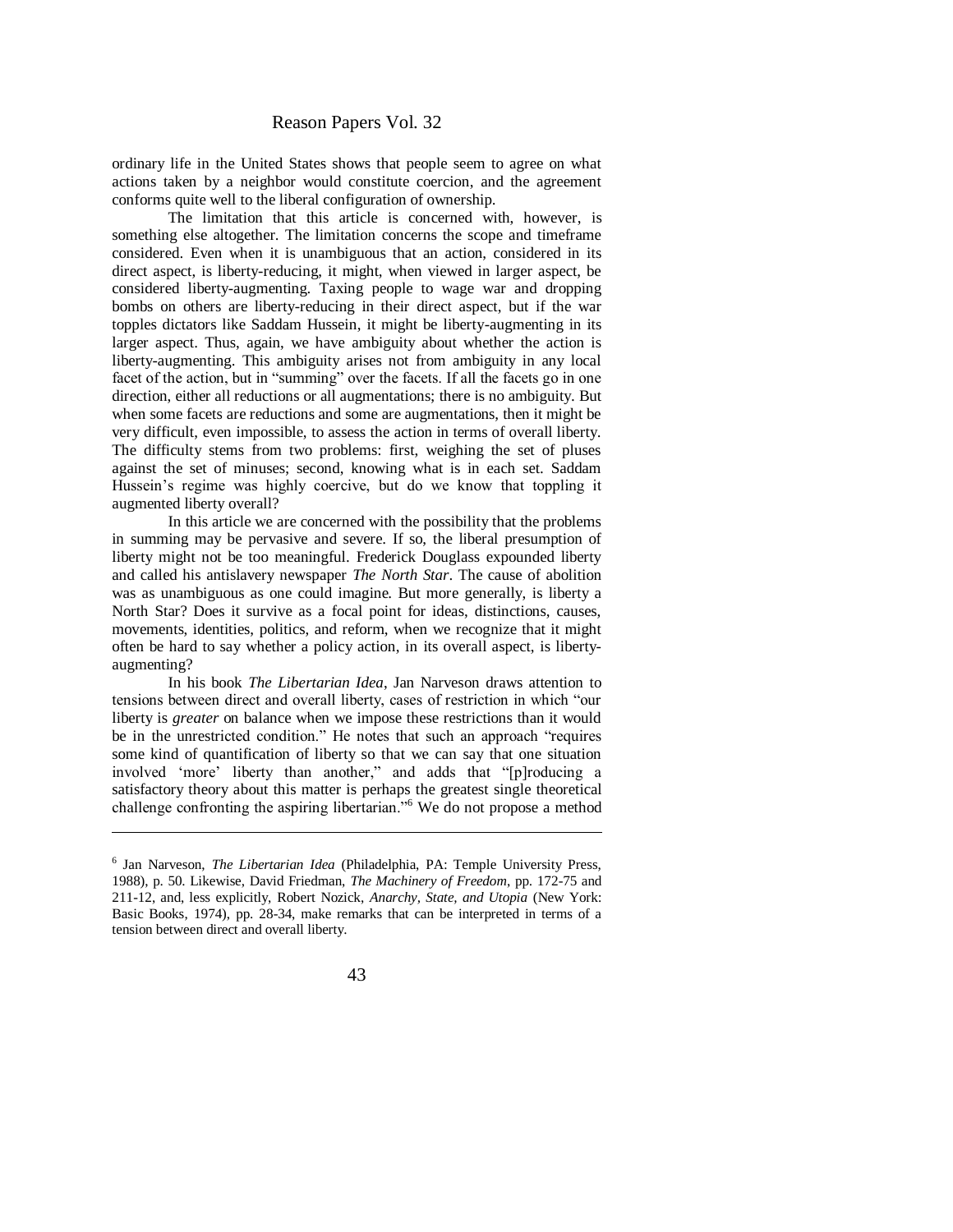of aggregation, but we do presume that some meaningful sense of such aggregation (however loose) can be invoked.

We attempt to delineate the kinds of contexts in which the summing problems are most likely to arise, and to formulate categories that, together as a set, cover the problem areas. The hope is that the problem areas are not overwhelming, and that within those areas weighing the pluses and minuses is not always impossible or arbitrary. We suggest that the *other* areas of public policy, the areas *not* plagued by the two summing problems, are substantial enough that, as principles go, the liberty principle remains very meaningful and highly focal.

#### **2. The Liberty Principle**

 $\overline{a}$ 

It seems rather safe to say that repealing the minimum wage law would be liberty-augmenting. For the moment, leave aside the summing problems. In many cases, a naïve view of liberty ranking is quite satisfactory. Let  $R_1$  and  $R_2$  be two reform proposals. One of the R's may be "preserve the status quo," that is, no reform at all. For example, let  $R_1$  be repealing the minimum wage, and  $R_2$  be preserving it as is.

**Liberty ordering:** The symbol  $>_L$  denotes a liberty ranking:

 $R_1 > L R_2$  means that  $R_1$  rates higher in liberty than  $R_2$ .

Our formulations are anchored in the status quo, whatever it may be. Thus,  $R_1$  $>$ <sub>L</sub> R<sub>2</sub> means that the society has more liberty if R<sub>1</sub> happens than if R<sub>2</sub> happens.

"The society" can mean the polity, the civilization, all of present humanity, or all of present and future humanity. The referent "society" will depend on the discourse situation; the variations will enter into some of our discussion, but the basic analysis does not imply or hinge on one over the others. Presumably, the liberty ordering is transitive: If  $R_1 >_L R_2$ , and  $R_2 >_L$  $R_3$ , then  $R_1 >_L R_3$ .

**Desirability ordering:** The symbol  $>_{D}$  denotes a desirability ranking:

 $\bullet$  $R_1 > D_2$  means that  $R_1$  is more desirable than  $R_2$ .

Think of desirability as what you'd choose. The judgment emerges from your broad and deep sensibilities, presumably "loose, vague, and indeterminate," as Adam Smith describes sensibilities in aesthetics, beneficence, and distributive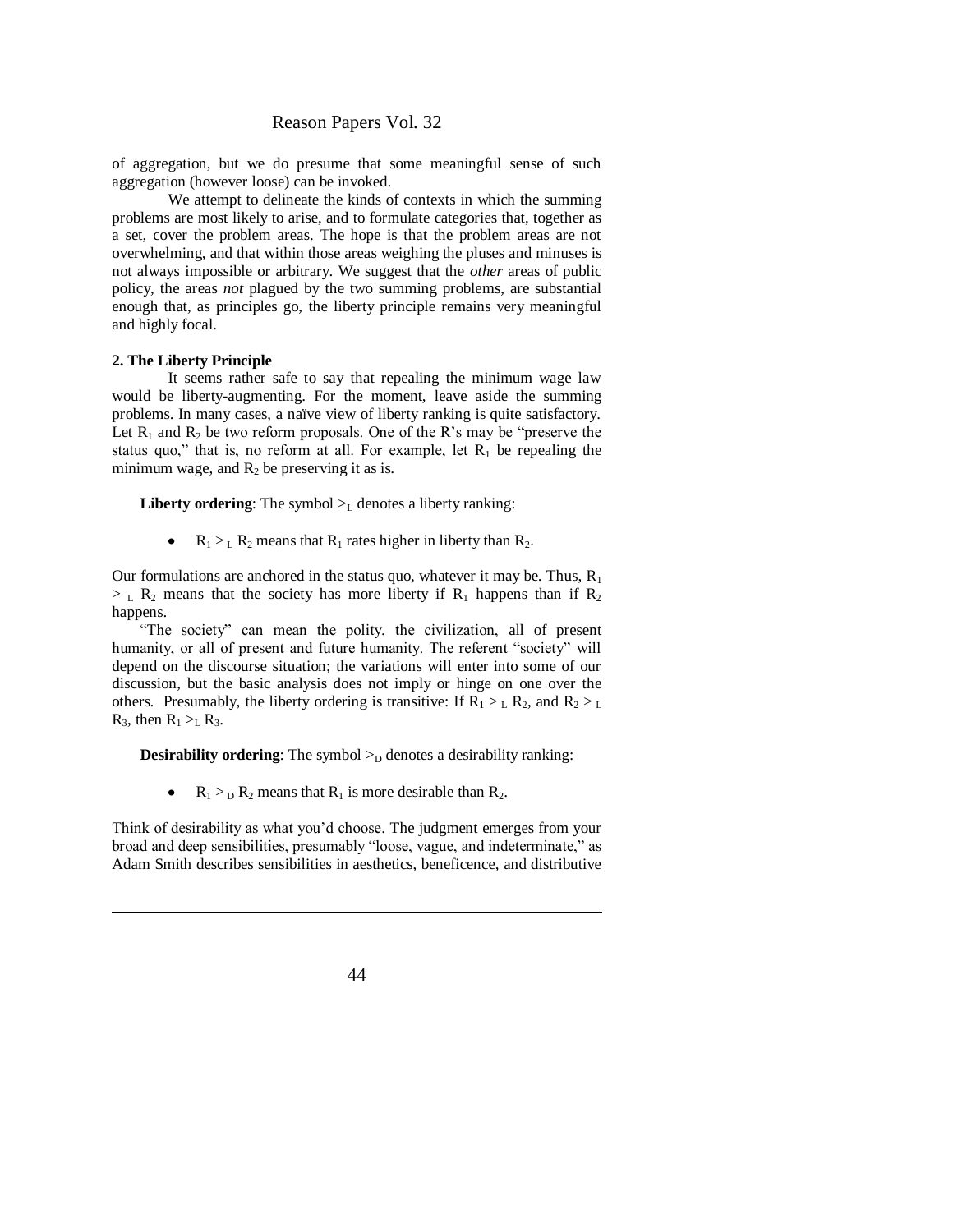justice.<sup>7</sup> People have different senses of the desirable. When it comes time "to push one of the buttons," they will act differently. But each of us has a sense of what kinds of buttons are more worth pushing, just as we have a sense of what movies are more worth watching a second time. Our sensibilities in such matters develop and achieve partial, working formulation in our participation in culture and discourse; we usually have friends with similar sensibilities. Think of the desirability ranking as the ranking that you and such friends would approve of.

The *liberty principle* tells us: In a choice between two reforms, favor the one that rates higher in liberty. That is, it suggests:

If  $R_1 >_L R_2$ , then  $R_1 >_D R_2$ .

Now, a rule's status as a "principle" for a person—call him Adam does not depend on Adam's 100 percent conformance to or concurrence with the rule. Adam can maintain perfectly well that the liberty principle is meaningful, coherent, and important even though he sometimes would contravene it. The reason one maintains an idea even though it works only "ninety-something percent" as a principle is that it is the best we can do in this messy world. Better to have ninety-something percent principles that help us than only principles purportedly 100 percent that either fiddle with definitions in opportunistic ways or imply madness. (We have encountered libertarians who have said that they would not kill an innocent person even if the survival of humanity depended on it.)

Again, we embrace Rothbard's definition of liberty. We reject, however, some of Rothbard's major claims for liberty. He tends to frame the liberty principle as an imperative, as 100 %, as a kind of axiom or trump for politics and ethics. From Rothbard one gets the message that moral and ethical truth always favors liberty over coercion. We disagree. We think that sometimes coercion is our friend. We reject the axiom view, and, instead, with Adam Smith, take a maxim view. Smith holds that there should be a presumption of liberty. So, too, does libertarian theorist Randy Barnett, who uses the expression "The Presumption of Liberty" as the subtitle of his book on restoring the Constitution. "A Presumption of Liberty," writes Barnett, "would place the burden on the government to show why its interference with liberty is both necessary and proper."<sup>8</sup> Similarly, David Friedman says that

<sup>7</sup> See Adam Smith, *Theory of Moral Sentiments*, ed. D. D. Raphael and A. L. MacFie (Oxford: Clarendon Press/Liberty Fund Edition, 1976), pp. 175, 327, and 269-70.

<sup>8</sup> Randy E. Barnett, *Restoring the Constitution: The Presumption of Liberty* (Princeton, NJ: Princeton University Press, 2004), p. 260. Barnett acknowledges tensions between direct and overall liberty (pp. 74-75) and affirms that such tensions do not undo liberty as a meaningful principle.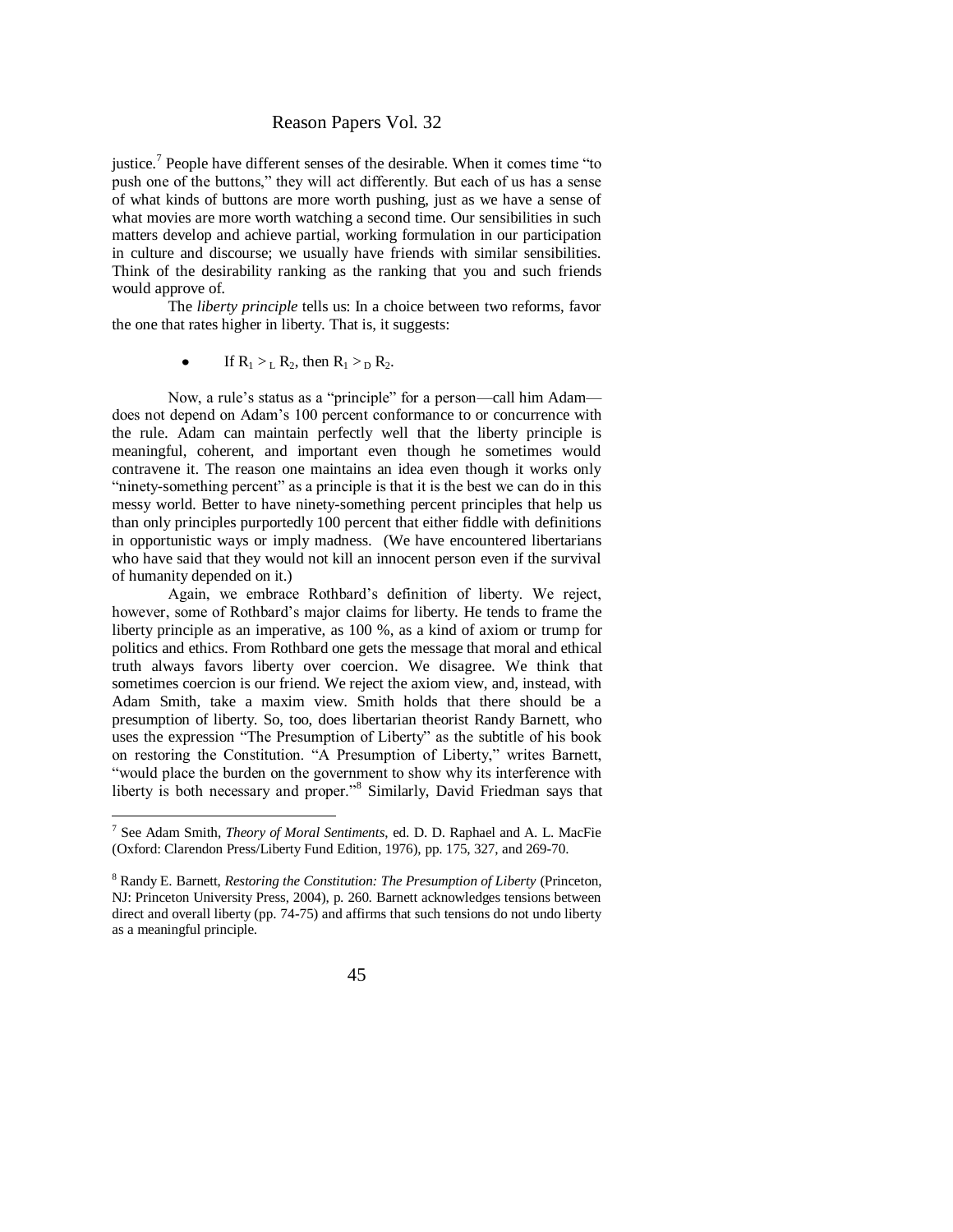libertarian principles "are convenient rules of thumb which correctly describe how one should act under most circumstances, but that in sufficiently unusual situations one must abandon the general rules and make decisions in terms of the ultimate objectives which the rules were intended to achieve."<sup>9</sup>

However, the difference between maxim and axiom is not essential to the present discussion. The tension that concerns us here is not the tension between liberty and the desirable but that between direct and overall liberty.<sup>10</sup> This article is not about whether or how often the liberty principle should be contravened; rather, it is about one kind of ambiguity in ranking reforms in terms of liberty. It is about admitting a problem with  $>_{\text{L}}$ , and handling that problem as best we can by breaking it down in terms of a distinction between two more specific liberty orderings.

#### **3. Direct and Overall Liberty**

Recognition of ambiguity tells us that it may be difficult to rank reforms. Again, those ambiguities lie sometimes in particular facets of the reform, as with children's rights issues. But there is also ambiguity in summing over facets of the reform. By a "facet" we mean a feature or effect within a certain context of action. In the case of raising the minimum wage from \$7.00 to \$9.00 per hour, the *direct* facets are the inherent coercive features of the reform and its concomitant enforcement. Indirect effects consider any other effects that come in the train of the reform. In the case of raising the minimum wage, it might be the case, for example, that if the government as currently composed failed to raise the minimum wage, voters would "punish" the sitting politicians, altering the composition of government and bringing new coercive incursions. An intervention such as raising the minimum wage, then, might be liberty-reducing in its direct features but, in relation to what would otherwise happen, liberty-augmenting in its indirect effects.

The indirect effects can range over other areas of policy and future time periods. Thus, there is both a scope aspect and a time aspect to the indirect effects. Collapsing the scope and time aspects into a single dimension, think of a spectrum of "directness," ranging from the most direct features of the action (and concomitant enforcement) to overall effects of varying range. Figure 1 represents this "directness" range of features and effects. The left endpoint considers the facets more or less inherent in the reform itself. In this

<sup>9</sup> Friedman, *Machinery of Freedom*, p. 172.

 $10$  However, inasmuch as overall liberty aligns with the desirable, our exploration of the tension between direct and overall liberty will speak to the tension between *direct* liberty and the desirable.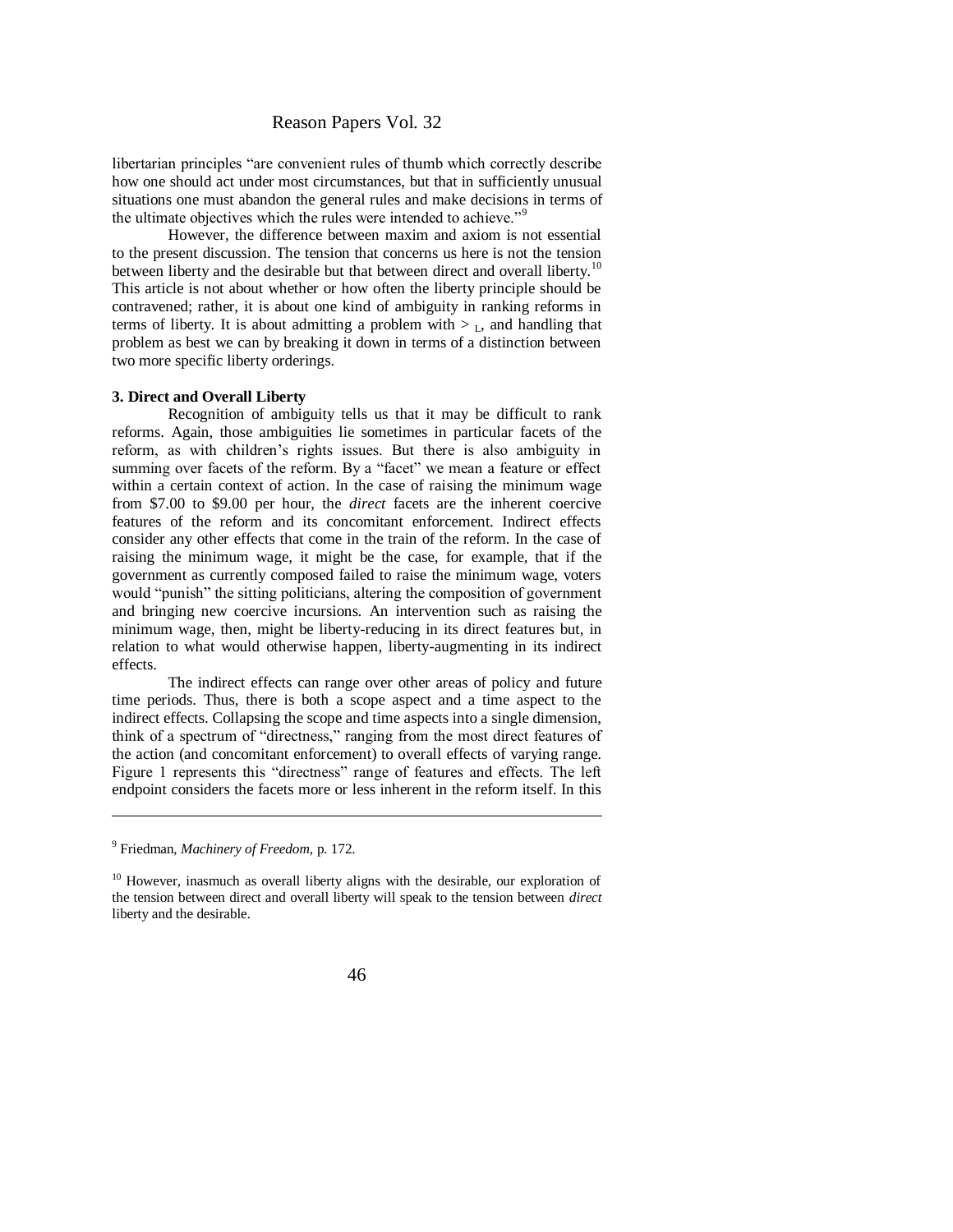aspect raising the minimum wage is clearly a reduction of liberty. At the other end is the overall aspect of the reform. It would include everything that arguably might come in the train of the reform.



**The Range of a Reform's Aspect of Liberty**

#### **Figure 1**

Considering indirect effects entails a big problem: indirect effects are usually uncertain, and the further we go in time the more uncertain they become. Our basis for ranking reforms in terms of liberty becomes vaguer and more dubious. That invites charges of meaninglessness. That's why we so often focus on the direct facets. Very often we are content to say that raising the minimum wage reduces liberty, period. Considerations about political repercussions are just irrelevant speculation.

The direct features are more concrete and definite. If a liberal movement depends on a broad concurrence on what is and what is not in line with liberty, that concurrence will more easily be achieved if the focus is kept on the direct features. Surely, though, any allegiance to liberty must ultimately be more concerned with the overall aspect. Ideally, liberals would like to consider the reform's overall aspect of liberty. That speaks for focusing on the overall aspect.

Furthermore, sometimes indirect effects are more than mere speculation. If liberals systematically ignore them, instead considering only the direct aspect, again critics will doubt the meaningfulness of liberty talk.

Two positions on the line—the endpoints—are focal. Using them, we can distinguish two different liberty orderings:

**Direct liberty ordering**: The symbol  $>_{DL}$  denotes a direct liberty ranking: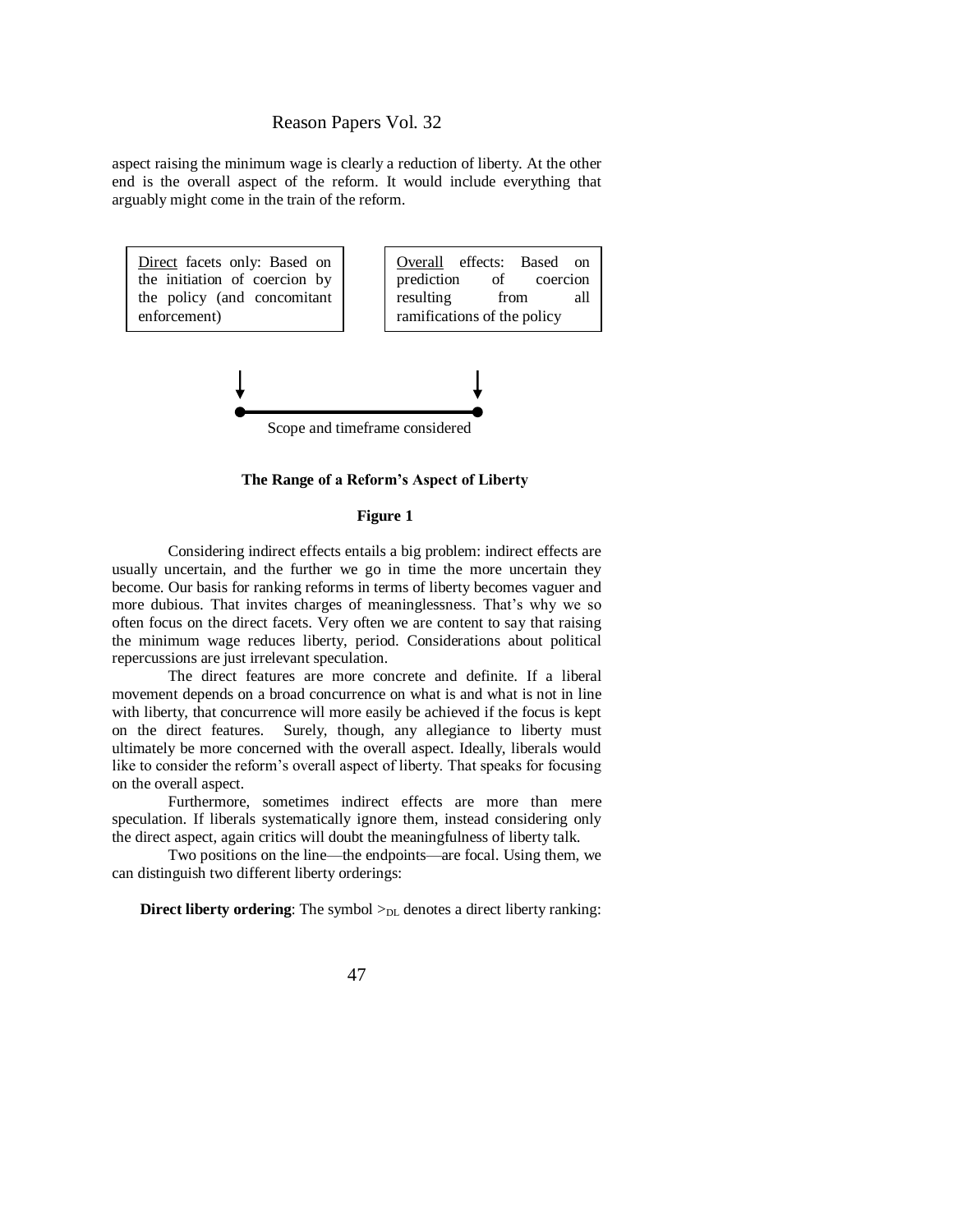$R_1 >_{\text{DL}} R_2$  means that  $R_1$  rates higher in direct liberty than  $R_2$ .

**Overall liberty ordering:** The symbol  $>_{OL}$  denotes an overall liberty ranking:

•  $R_2 >_{OL} R_1$  means that  $R_2$  rates higher in overall liberty than  $R_1$ .

What concerns us are cases in which  $R_1 >_{\text{DI}} R_2$  and  $R_2 >_{\text{OL}} R_1$ . In such a case, if we were to follow merely "the liberty principle," which would we favor,  $R_1$  or  $R_2$ ? Clearly, both direct and overall liberty are important. Both must have a significant place in liberty talk. It won't do to focus on one to the exclusion of the other.

The coherence of liberty depends critically on there being substantial realms of policy in which direct and overall liberty agree. We believe that it makes sense to assume that the normal tendency is for them to agree. If one is to get from St. Louis to Chicago, sometimes the thing to do is to head south, but mostly it is to head north. Reforms that augment direct liberty have those direct features in their favor.

Overall liberty is the union or sum of the indirect effects and the direct features. Policy reforms that directly augment liberty are usually enduring. That is, it is not only the immediate period that experiences, say, a minimum-wage reduction (or non-increase). The direct features form a part of overall liberty. Thus, disagreement between direct and indirect *facets* does not imply disagreement between direct and overall *liberty*. What poses a problem is disagreement between direct and overall liberty. That *some* of the effects of an action count as minuses for overall liberty does not, in itself, pose a problem. The problem exists only when direct features are positive and yet the minuses *outweigh* all the pluses (or, alternatively, when direct features are negative and yet the pluses outweigh all of the minuses).

Furthermore, even in indirect effects we find other general tendencies for direct and overall liberty to agree. Making a reform that augments direct liberty will tend to affirm liberty in general, and, generally speaking, will help move precedent and norms in the liberal direction. Flipping things around, we may also invoke the intervention dynamic, the idea that one intervention tends to create problems that call forth further interventions, in a dampening cycle resulting in a cluster of interventions. Thus, direct coercions tend to beget indirect coercions. That again suggests that direct and overall liberty tend to agree.

Nonetheless, there is no denying that society and politics are complex, and that disagreement between direct and overall liberty may be quite common. We attempt to delineate the areas in which disagreement is most plausible or likely, and to make the list *exhaustive*. This helps us get a sense of the size of the problem. If it is small, liberals can proceed with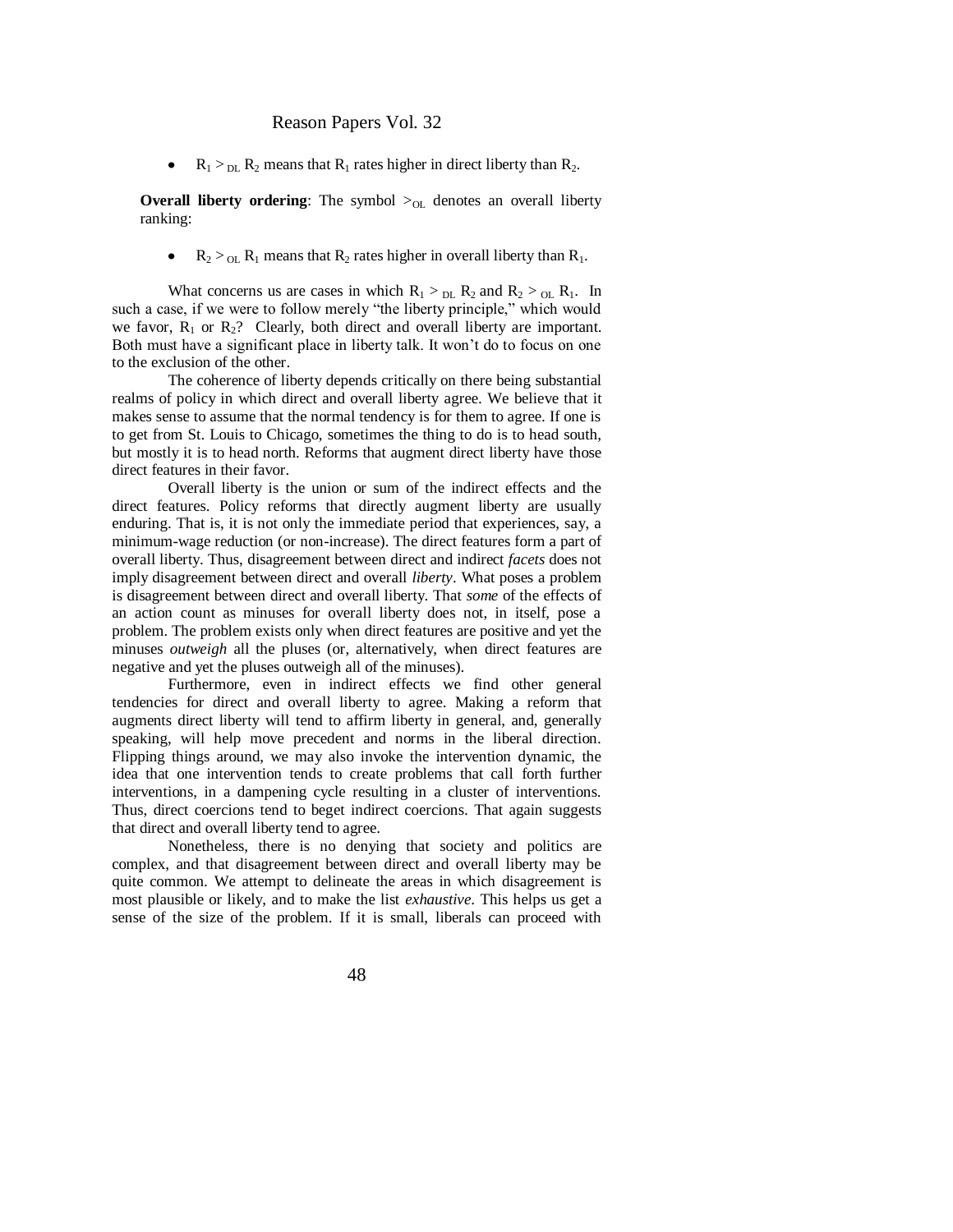confidence that in most contexts liberty does not much suffer from such ambiguity, and they may take advantage of the greater concreteness of direct liberty.

The creation of an exhaustive list also helps to inform us of when we need especially to be alert to possible disagreement between direct and overall liberty. When we labor within a context inside the list, we might distinguish between direct and overall liberty and separate claims about each. When laboring outside the list, we can be confident that liberty is *not* so compromised, and use direct liberty with suitable impunity.

Before we move on to discussing areas of disagreement, the reader should realize that the question is one of disagreement between the directliberty ordering ( $>_{DI}$ ) and the overall-liberty ordering ( $>_{OL}$ ). The question is *not* about disagreement between the direct-liberty ordering  $($   $>$ <sub>DL</sub>) and the desirability ordering  $(>_{D})$ . We have not asserted that the desirability ordering is tracked perfectly by the overall-liberty ordering. In fact, we would reject any axiomatic sort of identity between the desirability ordering and the overall-liberty ordering, though, indeed we think that the former is exceedingly well tracked by the latter. In what follows, the desirability ordering has no role except the one tucked within the liberty principle.

#### **4. Arguable Areas of Disagreement**

We have thought long and hard about the contexts in which disagreement between direct and overall liberty might well be said to be relatively likely. We've organized the situations into eleven areas:

- (1) Thoreauvian coercion
- (2) Coercive hazard
- (3) Disarming or defusing private coercion
- (4) Controlling pollution
- (5) Restrictions to prevent rip-offs
- (6) Subsidizing against coercive taboos
- (7) Taxing to fund liberal enlightenment
- (8) Coercively tending the moral foundations of liberty
- (9) Logrolling for liberty
- (10) Stabilizing the second-best
- (11) Military actions, etc.

Here are remarks about the list and how we go through it:

- An "area" combines both a kind of context and a kind of action or policy within that context.
- We give examples merely to illustrate the area; we do not try to characterize it fully.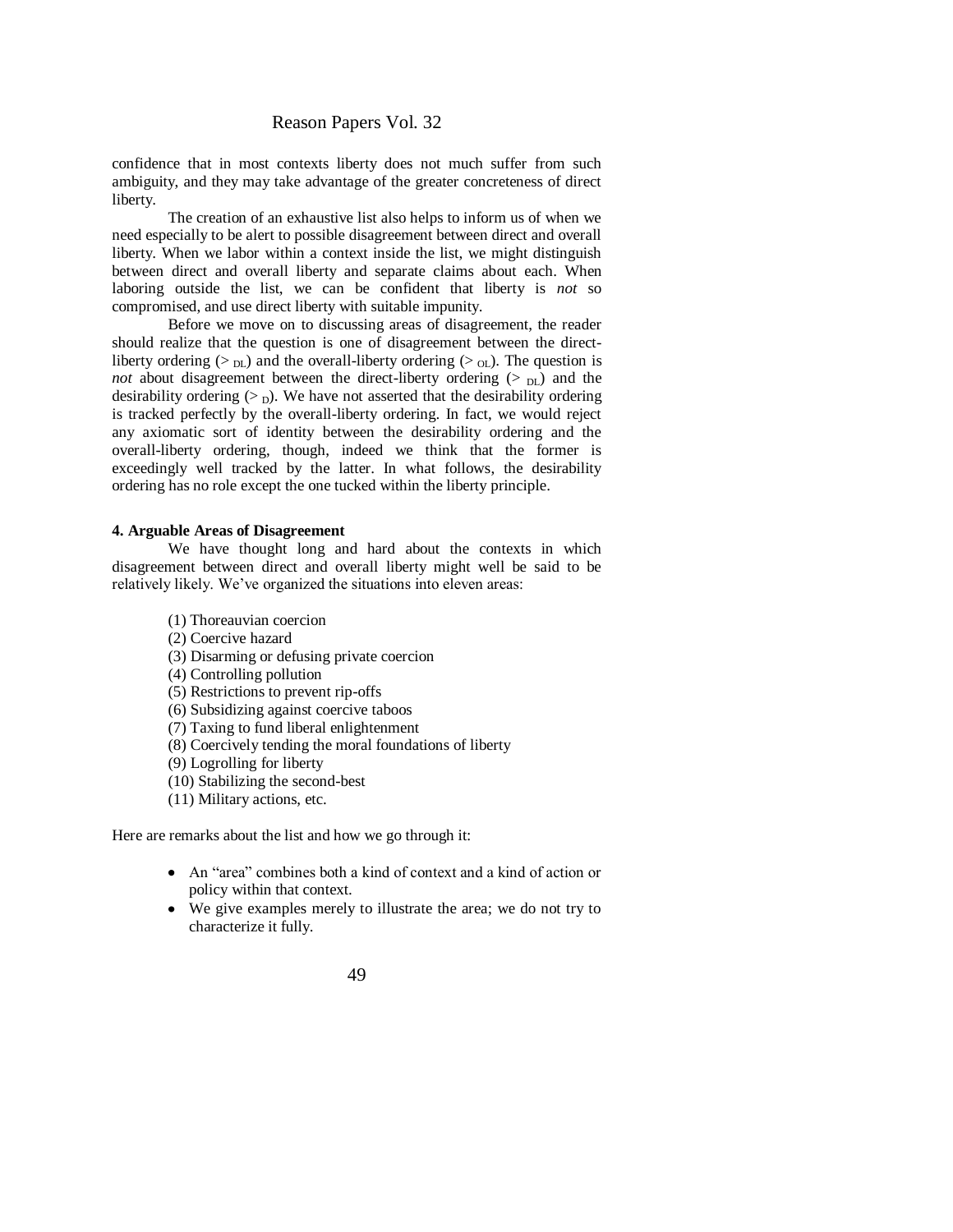- Some cases can be interpreted in terms of more than one area. We  $\bullet$ are primarily concerned that the areas cover the terrain of disagreement.
- The order of (1) through (11) is *not* by importance.
- For each area, the big questions are the following: Is disagreement likely? Are the disagreements important? Is the area extensive? Those same questions re-emerge for the set of areas as a whole. We are interested both in formulating those questions and in giving our rough answers to them. We offer summary judgments with little or no argumentation. Each judgment would be a huge conversation in itself. We do not regard our judgments to be worldly, much less definitive. We are just indicating the contentions to which the discussion might lead.
- Bear in mind that ranking two options is based on the future, not  $\bullet$ the past. Say that the two options are going to war and not going to war. If one says that going to war augments overall liberty, the augmentation is relative to the alternate future, not the societal conditions at the moment just prior to deciding to go to war.
- Our own personal bents and commitments bias us toward understating problems of disagreement, so reader beware.
- We sidestep the domestic *night watchman state*, that is, government efforts to protect property, enforce voluntary agreements, and punish, redress, and deter violations of burglary, murder, breach of contract, etc. Our concern with direct coercion is with direct *initiations* of coercion. We wish to avoid issues of coercing those who have initiated coercion and related civil liberties issues. Still, one could well argue that police efforts to prevent, deter, or redress burglary, etc. depend on taxation and other tools of direct coercion, and that these are redeemed by indirect augmentations in liberty. One could try to parse the night watchman state in terms of direct and overall liberty. For present purposes, we are content to regard the night watchman state as a non-issue among the major contending ideologies, particularly, classical liberalism/libertarianism, conservatism, and social democracy.

### *a. Thoreauvian coercion*

When in 1960 four college students in Greensboro, North Carolina, staged a sit-in at a Woolworth's lunch counter, were they conforming to the liberty principle? It is unclear whether the sitters were acting in defiance of the private owners, but, turning to a hypothetical of our own creation, suppose that the Woolworth's owner disallowed their protest, that is, suppose that the protesters were trespassing on private property. But their sit-in grew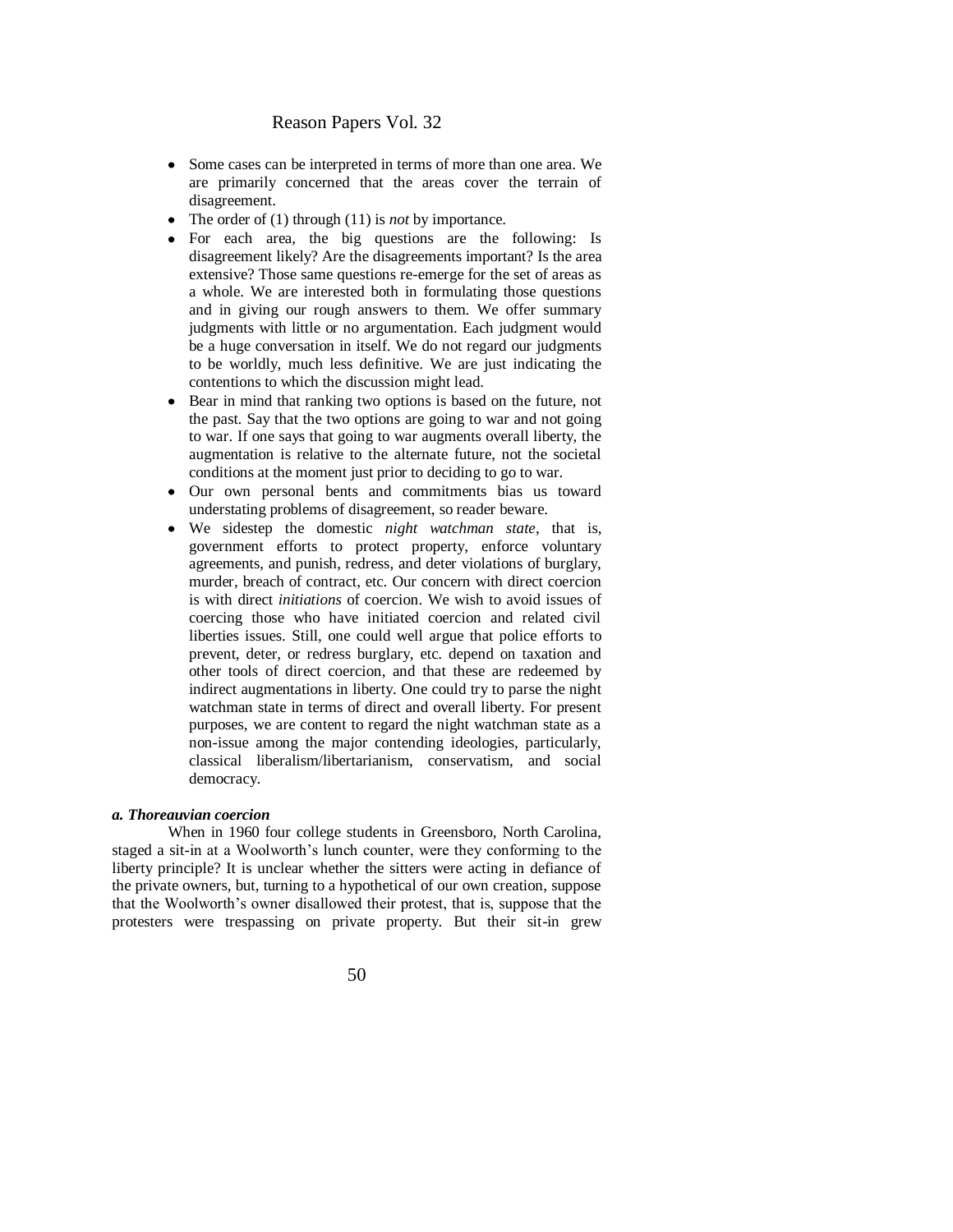enormously and the practice spread widely—surely, much of it against owners' objections—and helped overturn governments' coercive Jim Crow  $laws.<sup>11</sup>$ 

Henry David Thoreau writes, "If the injustice is part of the necessary friction of the machine of government, let it go . . . but if it is of such a nature that it requires you to be the agent of injustice to another, then, I say, break the law."<sup>12</sup> The spirit of such contemplation would seem to apply to cases in which direct and overall liberty disagree. Thoreau might well say that sometimes you should weigh them and act against direct liberty.

The scope for such "Thoreauvian coercion" will depend on many things, but we mention one in particular: Is it coercion to disobey the rules the government sets for *its* property? The 1971 May Day traffic blockade in Washington D.C. resulted in over 14,000 arrests and sent a message to politicians that Americans wanted the war in Vietnam to come immediately to an end. If the government owns the streets and parks, and they order demonstrators to disperse, is it coercion on the part of the demonstrators not to disperse? Are they not treading on the government's liberty-claims that would be implied by its ownership of those resources? Of course, some will deny such application of the liberal logic, perhaps because "the government" or its "ownership" are without clear definition or the same status we accord to private ownership. It might be argued that government properties should to some extent be regarded as commons. Such considerations would lead us into other gray areas of the grammar of liberty.

*Rough Assessment:* We think Thoreauvian coercion is a minor problem for liberty talk. First, it is about actions by private parties, while the main business of the liberty principle is governmental actions. The liberty maxim is a political maxim. Moreover, while we acknowledge that sometimes Thoreauvian coercion might be effective in advancing liberty overall, and worthwhile, we don't think such cases are common. Very often it will backfire—crisis and insecurity are liberty's worst enemies. Moreover, we think that civil disobedience very often works best in "public" places—that is, on government property. Its being government property gives us a basis for drawing a line upon which one might reasonably downgrade the coerciveness of defying the owner's terms and conditions.

See the Wikipedia entry for "Greensboro Sit-ins," accessed online at: http://en.wikipedia.org/wiki/Greensboro\_sit-ins.

<sup>&</sup>lt;sup>12</sup> Henry David Thoreau, "Civil Disobedience," in *Walden and Other Writings by Henry David Thoreau*, ed. Joseph Wood Krutch (New York: Bantam Books, 1982), p. 92.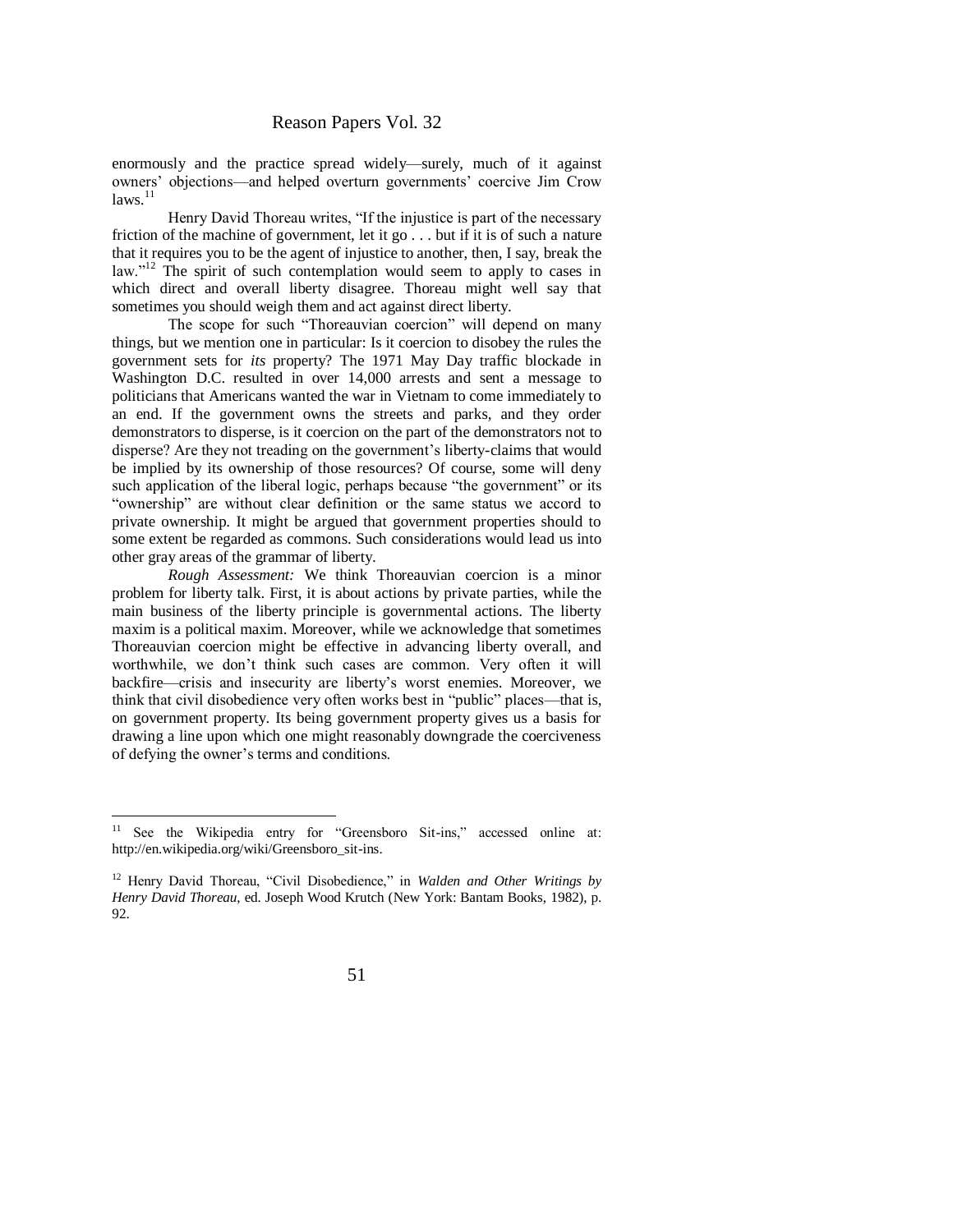"Thoreauvian Coercion" implies coercive actions by private parties, as opposed to the official actions of government. All of the remaining areas speak principally of official governmental actions.

### *b. Coercive hazard*

 $\overline{a}$ 

If taxpayers pay for other people's gambling losses, people will gamble more. Given the taxpayers' underwriting of losses, the more people gamble, the more the government takes from taxpayers. Although going to the casino and gambling is, in its direct aspect, purely voluntary, in its overall aspect it would now have a coercive consequence (or facet). Because the government has injected coercive collectivization into the matter, there is then an overall-liberty argument for restricting gambling.

Economists and actuaries use the term "moral hazard" to describe the encouragement that insurance gives to risk taking. We suggest the term ―coercive hazard‖ to describe it when the bailout comes from taxpayers.

Coercive hazard is pervasive in the financial sectors. Federal deposit insurance and government loan guarantees are often explicit, and will encourage "gambling with taxpayers' money."<sup>13</sup> Sometimes, the guarantees and taxpayer underwriting are not official, but only expected—people figure that there is a good chance that if things go bad, the government will to some extent bail out people. Similarly, the National Flood Insurance Program, the Small Business Administration, and other federal agencies provide reduced insurance rates and financial assistance for flood damage and disaster relief. Given that "insurance," there will be a liberty argument in favor of restricting the gambles that the "insured" can take with taxpayer money.

Coercive hazard marks just about any kind of government subsidization. In the case of agricultural subsidies, the arrangements also entail conditions on what the growers may do with their land and produce.<sup>14</sup> The welfare state, in general, creates coercive hazards. For example, it has been suggested that restrictions on direct-to-consumer advertising may be justified because pharmaceutical purchases are subsidized by the federal

<sup>&</sup>lt;sup>13</sup> Randall S. Kroszner, "Rethinking Bank Regulation: A Review of the Historical Evidence,‖ *Journal of Applied Corporate Finance* 11, no. 2 (1998), pp. 48-58.

<sup>&</sup>lt;sup>14</sup> In some cases, it might make sense to think of such rules emanating not as coercion but as contractual conditions. Suppose participation in a farm subsidy program is a matter of choice; suppose the farmer may decline both the subsidies and the appertaining conditions. In that case, in direct aspects, the conditions on program participants are a matter of voluntary agreement; they are not reductions in direct liberty. However, probably in most cases the restrictions are not a matter of voluntary agreement, but apply generally.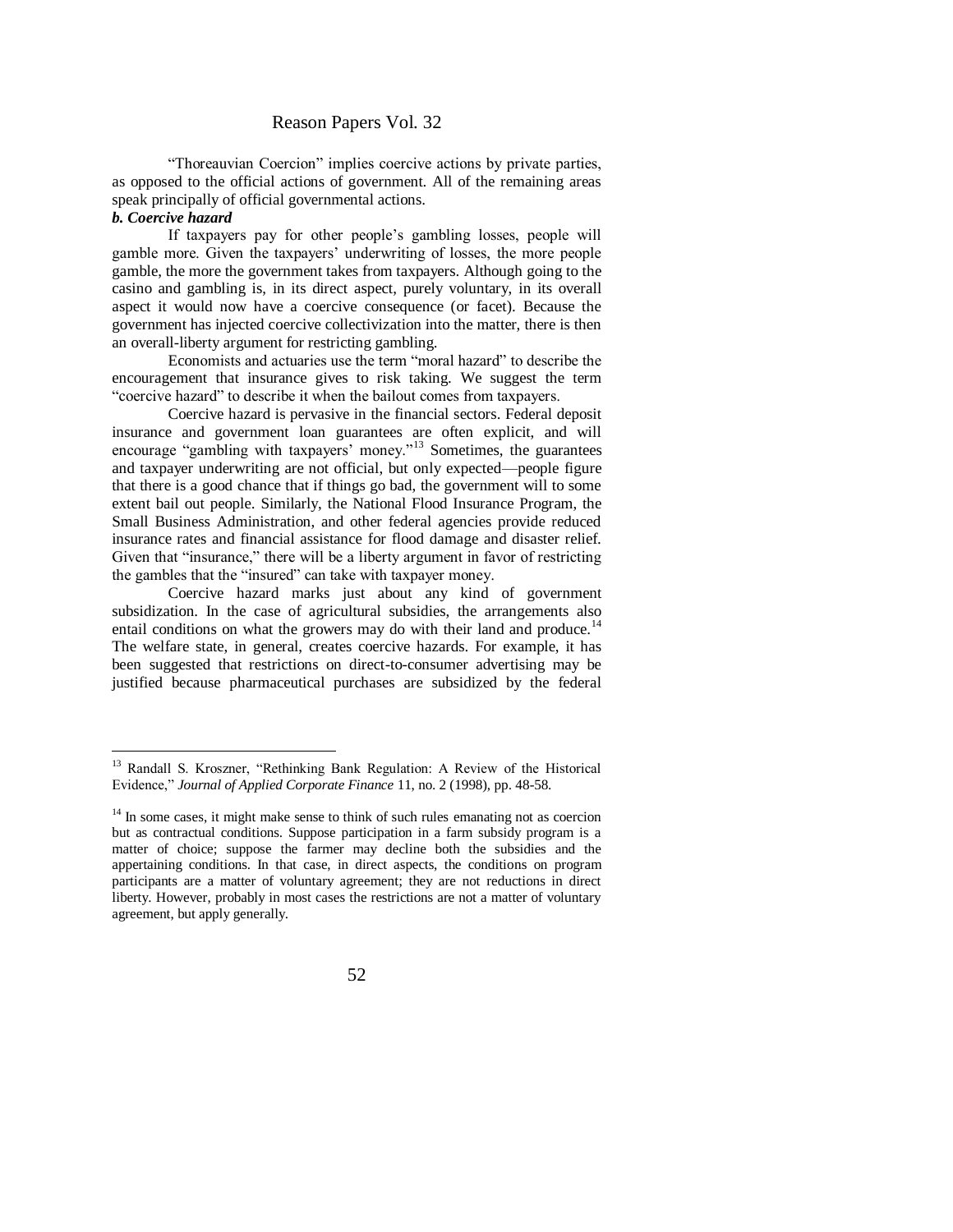government.<sup>15</sup> If being within the polity entitles one to tax-financed resources, there is a liberty argument against letting outsiders in. Some say immigration should not be liberalized because immigrants consume welfare-state benefits. Similarly, governments once practiced forced sterilization.

The Drug Enforcement Agency writes on its website: "Legalization" advocates fail to note the skyrocketing social and welfare costs . . . that would accompany outright legalization of drugs."<sup>16</sup> People will become drug dependent and turn to the taxpayer for welfare and health care. Similarly, an argument for seat-belt laws and helmet laws is that the costs of treating accident victims have been socialized to a significant extent.

*Rough Assessment:* We think coercive hazard is one of the most important areas of possible disagreement between direct and overall liberty. We also find it one of the most difficult to assess.

Coercive hazard plays a role in certain areas of activities. That role may be significant in the banking and finance sectors where, either officially or *de facto*, taxpayers are on the hook. Those areas are large ones, but there are not many of them. In terms of the "areas" of public policy, few are significantly beset by coercive hazard.

In discussing immigration, David Friedman makes a broad point that liberalizing immigration would create *pluses* for overall liberty in allowing people to avail themselves of tax-funded benefits, since *it will reduce support for collectivist funding*. 17

Here we have spoken as though the welfare state is a given. But in public discourse people might just as well evaluate the welfare state, and take immigration, etc., as given. In that light, coercive hazard makes for an argument against the welfare state and other forms of taxpayer underwriting. Friedman's point is difficult to evaluate, but we believe that it has merit, and perhaps its influence will grow in the future. It applies to all cases of coercive hazard, because they all are predicated on taxpayer provision or underwriting. It must be admitted, however, that the connection between coercive hazard

<sup>&</sup>lt;sup>15</sup> Patricia M. Danzon and Eric L. Keuffel, "Regulation of the Pharmaceutical-Biotechnology Industry," paper prepared for the NBER Conference on Regulation, September 2005; paper revised September 12, 2007, p. 76, accessed online at: http://www.nber.org/books\_in\_progress/econ-reg/danzon-keuffel9-14-07.pdf.

<sup>&</sup>lt;sup>16</sup> Drug Enforcement Agency, "Speaking Out Against Drug Legalization, Fact 5," accessed online at[: http://www.justice.gov/dea/demand/speakout/05so.htm.](http://www.justice.gov/dea/demand/speakout/05so.htm)

 $17$  David Friedman, "Welfare and Immigration: The Flip Side of the Argument," Ideas Blog, April 1, 2006.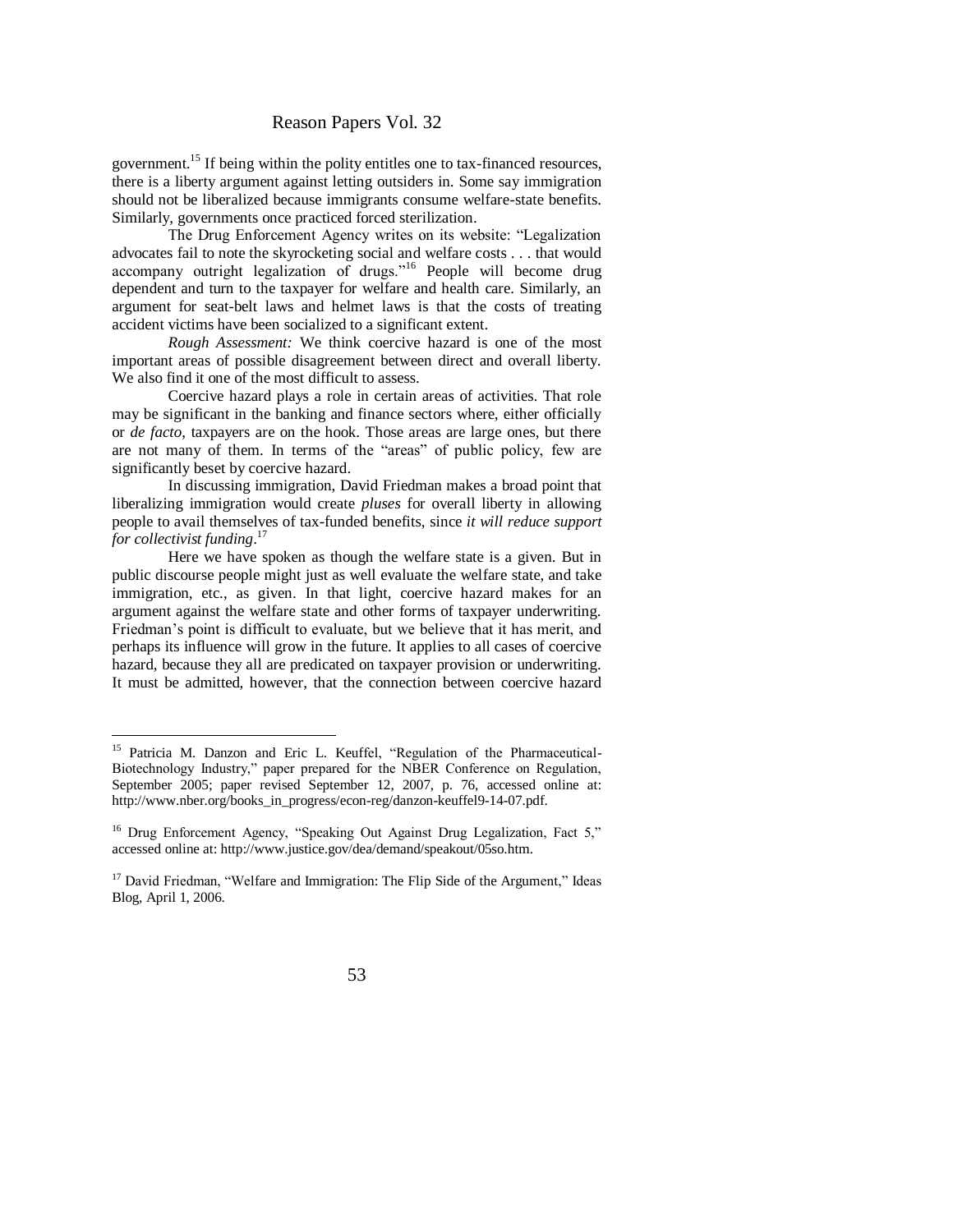and scaling back taxpayer provision is much weaker than the connection between coercive hazard and taking from the taxpayer.

Immigrants will draw on government resources, but at the same time they will pay into the tax pool, and to that extent they are displacing the burden of others or financing much of their own benefits. The taxation part of the indirect effects on liberty is an empirical issue. A different facet of the issue concerns the possibility that immigrants support illiberal politics; that concern is different from the coercive-hazard point and is raised separately below.

In the case of drug liberalization and similar issues, we believe even more strongly that the pluses for overall liberty far outweigh the minuses. In general, when it comes to "the social safety net," we are inclined to say that the role of coercive hazard is not nearly significant enough to tip the scales of overall liberty.

Finally, the connection between subsidization and taxation is inexact. Sometimes, in the bowels of government decision, the implication of a subsidy is not that taxpayers have more of their property taken from them, but that some other activity goes without corresponding government funding. To some extent, spending and taxing should be separated, and inasmuch as they are separate, then spending isn't a direct-liberty issue at all.

### *c. Disarming or defusing private coercion*

 $\overline{a}$ 

Very often the ownership of weaponry or potential weaponry poses no imminent danger to anyone's property. Laws that forbid the ownership or commerce of such wares are clearly coercive, in the direct sense. But such restrictions may be pluses for overall liberty, as they may disarm or defuse private coercion—as well as some forms of foreign "public" coercion, or terrorism and sabotage. The issue ranges from nuclear bombs to switch-blade knives. Gun control is typically justified chiefly by claims that it reduces crime.

Other forms of coercion might also be included here. For example, during an urban riot, imposing a curfew might "defuse" an explosive situation that would result in widespread looting and other forms of private coercion. Thomas Schelling famously explains the dynamics and hazards of such tipping points.<sup>18</sup> Henry Sidgwick states the conundrum as follows: "[I]t may be fairly said that the end of government is to promote liberty, so far as governmental coercion prevents worse coercion by private individuals."<sup>19</sup>

*Rough Assessment:* Regarding weapons and arms, first, we think that the realm of such controls is again rather limited. Second, weapons are often

<sup>18</sup> Thomas C. Schelling, *Micromotives and Macrobehavior* (New York: Norton, 1978).

<sup>19</sup> Henry Sidgwick, *The Elements of Politics* (New York: Macmillan and Co. 1897), p. 46.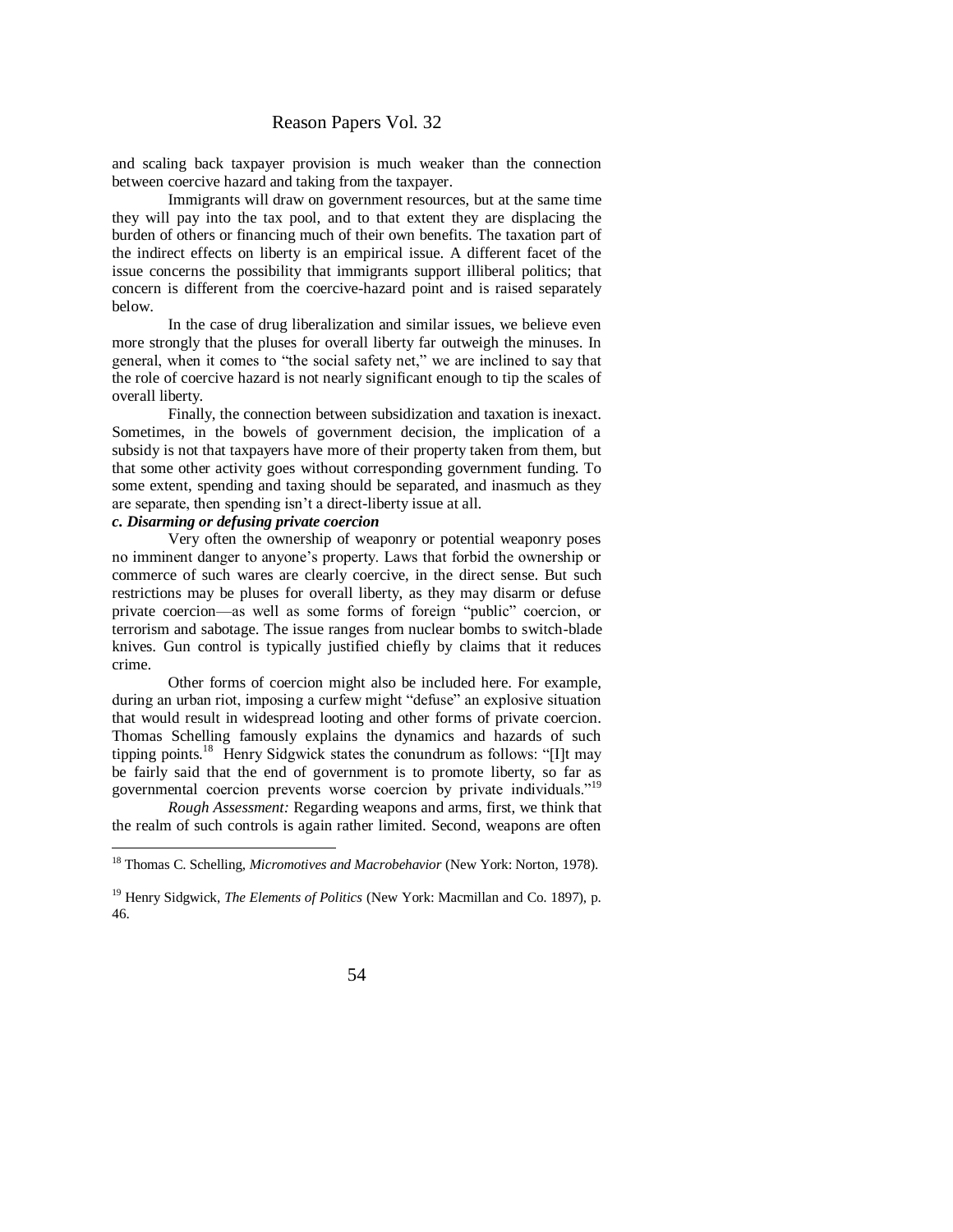means of preventing private coercion—"more guns, less crime."<sup>20</sup> Third, it should be recognized that weapons are also means of staying government coercion—that, arguably, was the prime impetus of the Second Amendment. If the government is the only player in society with any weapons to speak of, it will be less constrained in its belligerence and coerciveness. Polycentric weaponry is a form of check and balances. Furthermore, the government monopolization on weaponry lends itself to a social ethos of monocentric power and authority—of government as a kind of overlord. When it comes to means of mass destruction, we agree that direct and overall liberty often disagree, and that such means should be controlled. But we are uncertain about how far such controls should go. Maybe restrictions on machine guns and bazookas augment overall liberty, and are good. However, at the same time we wonder: If people were allowed to have machine guns and bazookas, would drug prohibition be as extreme as it is? Would nearly so many people be locked up? We think that the disagreements between direct and overall liberty in this area tend to be overestimated.

#### *d. Controlling pollution*

 $\overline{a}$ 

In some ways, a tailpipe spewing pollutants is like a shotgun spewing pellets. Restrictions on activities and technologies that have the potential to generate pollution probably ought to be deemed coercive, and the would-be pollution might also be deemed coercive. Thus again, direct coercion might augment overall liberty.

*Rough Assessment:* We here certainly concede the potential disagreement between direct and overall liberty, and regard pollution to be one of the most significant areas of disagreement. But again we see some ways by which its importance might be discounted. First, again the scope of such controls is rather limited—the main issues are air and water pollution and, apart from global-warming issues, the problem is primarily regional. Second, we are not afraid to reveal that we are uncertain that coercive measures, as opposed to tort remedies and the development of voluntary norms of neighborliness, are so critical to the long-term abatement of pollution. Getting government intelligently to improve matters is a free-rider problem, $21$  and if we believe that that free-rider problem can tolerably be solved, maybe the ones involving pollution can likewise tolerably be solved. Third, the issues of whether pollution is coercive and at what point it becomes

<sup>20</sup> John R. Lott, *More Guns, Less Crime: Understanding Crime and Gun Control Laws*  (Chicago, IL: University of Chicago Press, 2000).

<sup>&</sup>lt;sup>21</sup> Gordon Tullock, "Public Decisions as Public Goods," *Journal of Political Economy* 79, no. 4 (1971), pp. 913-18.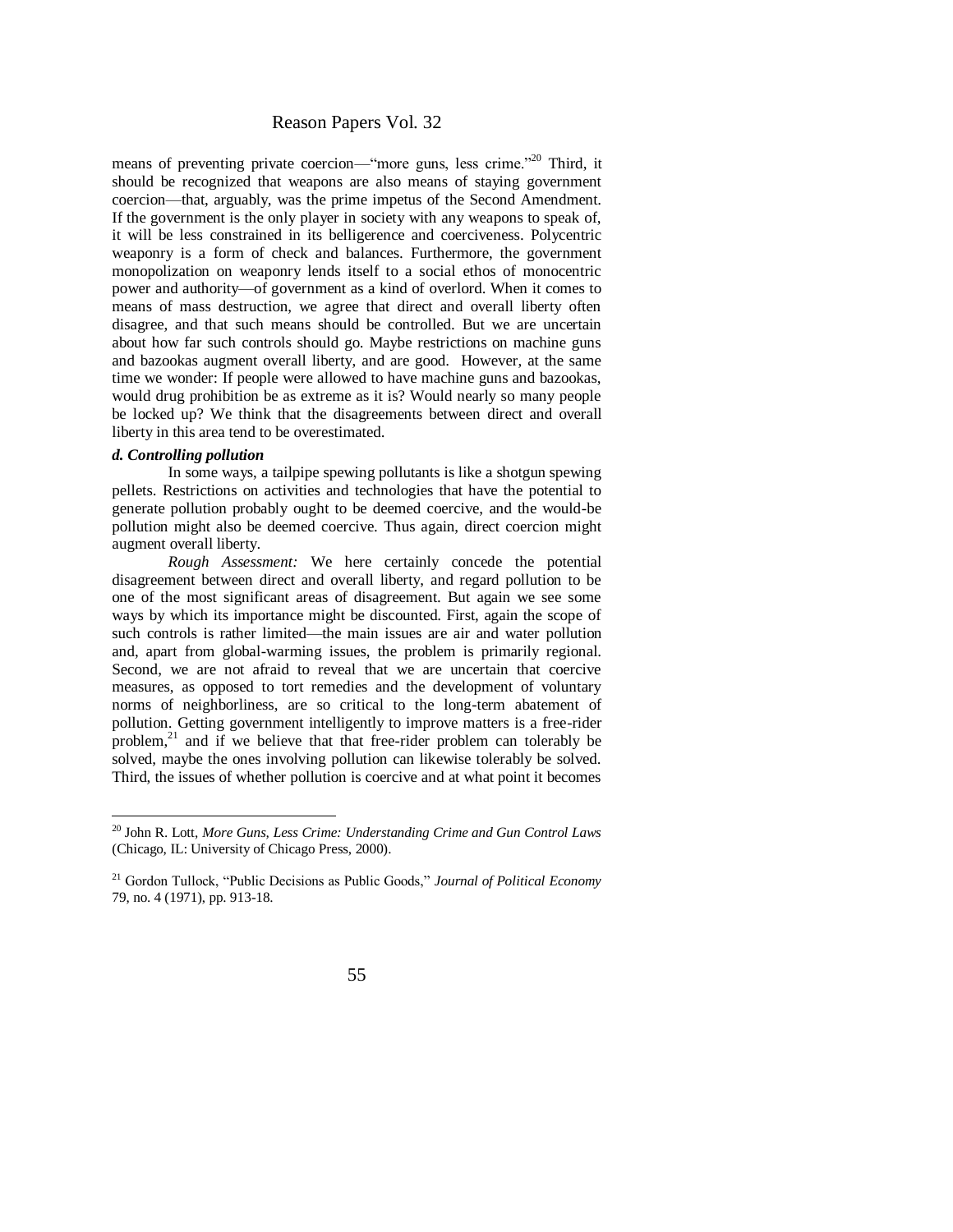coercive are gray areas. Does the coercion entail incursions on private property (say, my lungs) or government property (say, the airshed)?

### *e. Restrictions to prevent rip-offs*

Adam Smith writes, "[T]hose exertions of the natural liberty of the few individuals, which might endanger the security of the whole society, are, and ought to be, restrained by the laws of all governments.<sup> $22$ </sup> Smith states this in the context of his endorsing restrictions against banks issuing bank notes denominated in small amounts. His argument, it seems, is that if banks were allowed to issue notes in small denominations, each note would be so insignificant in amount that people would not bother to check their integrity, and "beggarly banks" would rip off people by issuing such notes, having them accepted at face value, and then disappearing into the night. That restriction on issuing notes of small denominations was, according to Smith's argument, a kind of consumer-protection restriction. Smith endorses it as augmenting overall liberty—it protects people from being ripped off by scam artists.

Consumer protection, workplace safety, and labor restrictions are often justified in these terms. Sometimes, defenders add that the restrictions are especially necessary because the court system is broken.

*Rough Assessment:* Adam Smith got it wrong on small-denomination notes. There is a great deal of research on restrictive "consumer protection" laws.<sup>23</sup> We believe that, even with the court system as it is in the United States, there are strong, self-correcting mechanisms working against the perpetration of commercial actions that would constitute coercion. Moreover, we doubt that the "consumer-protection" restrictions much help to reduce any such coercion—they might even have the opposite effect, for example, by dampening competition among the privileged services and by prospering unlicensed, illicit practices. We believe that the direct coercion of such policies is by no means redeemed by any indirect pluses for overall liberty.

### *f. Subsidizing against coercive taboos*

Sometimes the society in general has values that are pernicious to liberty. For example, in our view, some attitudes about stem-cell research, procreation technologies, abortion, sexual practices, and drug use lend themselves to coercive government actions. The attitudes give rise to extreme taboos—taboos that say that the activity is not only a vice, but the proper object of coercive bans and restrictions. In the ecology of cultural norms, the government is an incomparably large player (or set of players), and it is

<sup>22</sup> Smith, *Wealth of Nations*, II.ii.94, p. 324.

<sup>&</sup>lt;sup>23</sup> A brief treatment is offered by Daniel B. Klein, "Consumer Protection," The *Concise Encyclopedia of Economics*, ed. D. R. Henderson, accessed online at: [http://www.econlib.org/library/Enc/ConsumerProtection.html.](https://owa.mmm.edu/owa/redir.aspx?C=5cef5d748515467ba096882548a06e33&URL=http%3a%2f%2fwww.econlib.org%2flibrary%2fEnc%2fConsumerProtection.html)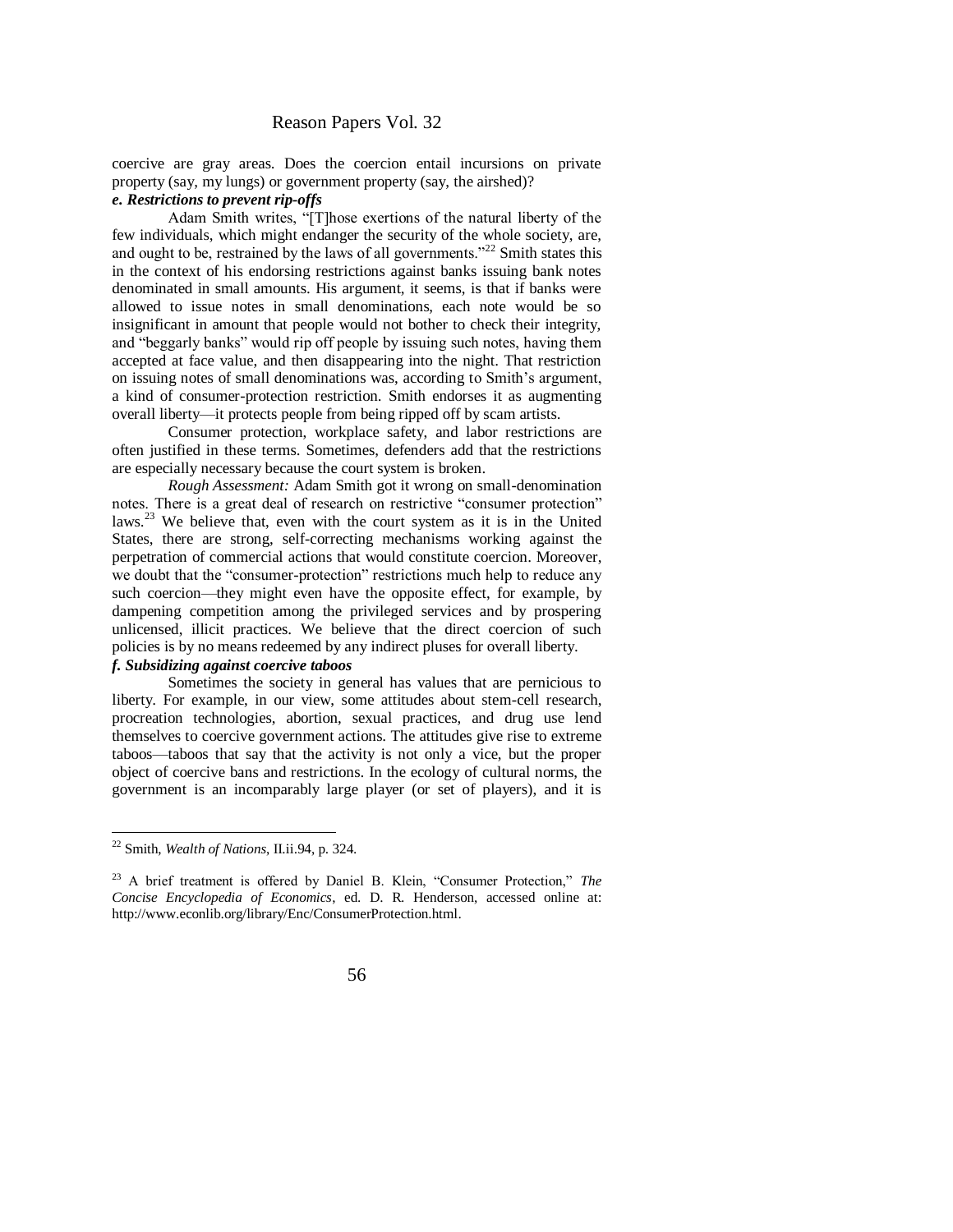possible that it can do things that will weaken such values. In particular, government may subsidize the tabooed activities, and taxation is coercive.

Allowing stem-cell research is in line with liberty, but much of the public is leery of such research. Government subsidization of stem-cell research could help to overcome cultural resistance. Maybe the shortest path to liberal policy on stem-cell research begins with some government subsidization, as a way of validating the activity, building constituencies in its favor, and getting people used to it.

*Rough assessment:* We think that this problem is rather minor. First, the types of issues that relate to the possibility seem to be limited to certain matters that some regard as sacred, in literally religious terms. The list is not very long, it seems to us.

Second, while we recognize that subsidizing the "sinful" activities may be effective in breaking down the restrictive attitudes, it is not clear that subsidization is particularly crucial. In fact, the taboos are usually partly the result of government restrictions, as with sex and drugs, and simply repealing or relaxing the restrictions may be a better way to weaken the taboos. If the impetus to subsidize a tabooed activity is to get on a path toward liberalization, then the overall-liberty benefit of subsidizing, as compared to not subsidizing, is likely to be small or even negative, because that impetus may be redirected toward a more natural alternative course of action: simply relaxing restrictions, which is to be the purported fruit of the subsidization in any case. Perhaps government subsidization of marijuana consumption would augment overall liberty, but probably not, because if there is an impetus to do that, it can likely instead be redirected toward liberalizing restrictions on marijuana. And even if such liberalization is not presently feasible, other actions to project a liberal attitude, such as committee reports and political messages, may be feasible. We believe that fiercely illiberal attitudes are very often substantially "stoked" by illiberal postures and policies of government. In such cases, if the government is inclined to move in the opposite direction, rather than subsidizing the activity that has become tabooed, the government can simply cool it. That means that the "not subsidizing" choice will entail promise in terms of overall liberty, because the promise of actions to "cool the stoking" continues to lie ahead.

Third, subsidization can put us on a path that leads ultimately to a future with less liberty than would be the case if we remained patient. This is because the subsidization will bring governmentalization—supervision, certifications, privileges, special interests, and other things—which may end up restricting matters more than they would have become, if only with some delay.

Fourth, if some subsidization and official recognition of tabooed activities is good for overall liberty, in that event it is especially likely that they simply are not that big a violation of liberty. If the federal government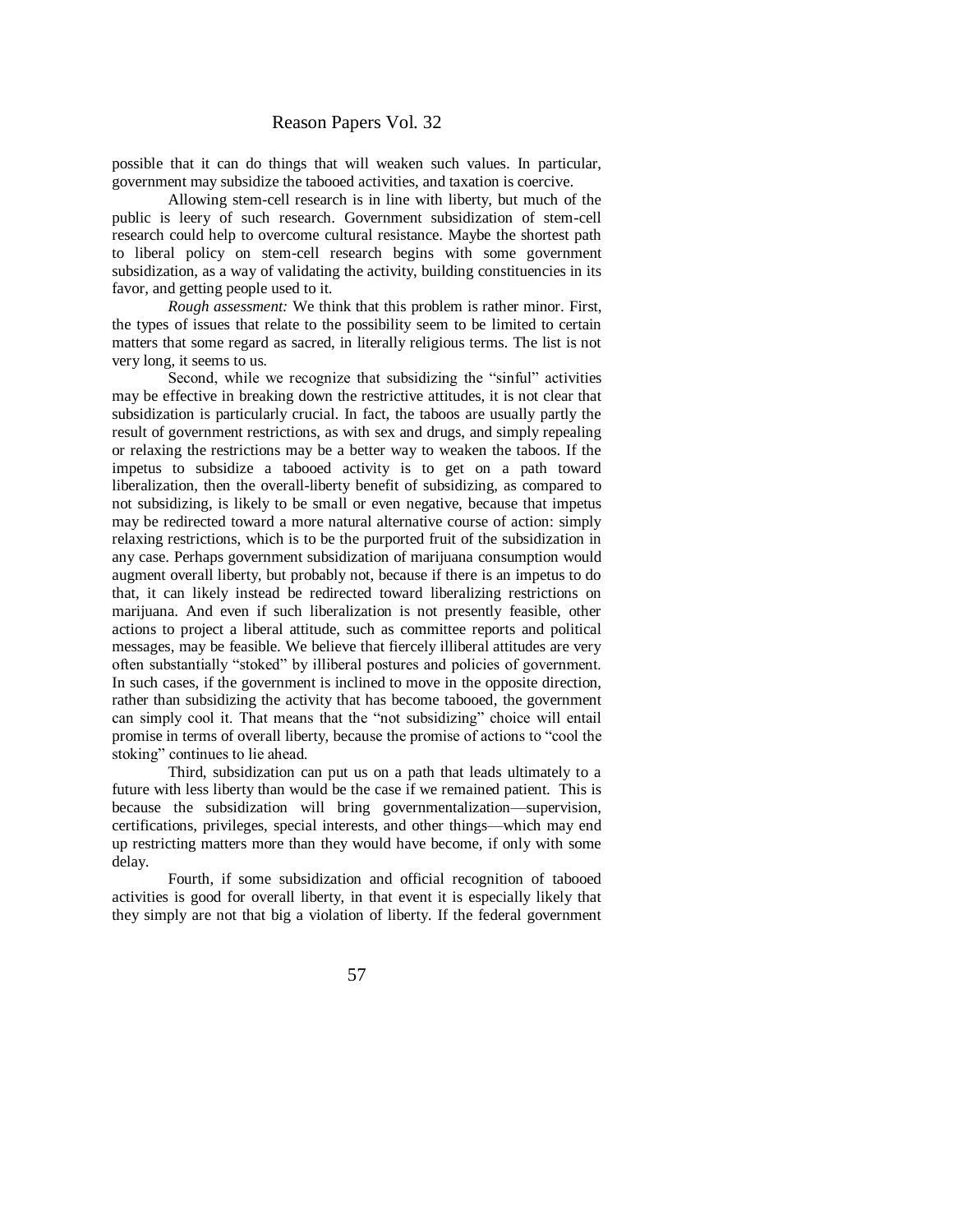devotes a billion dollars to subsidizing a tabooed activity, that would work out to be a small incursion on the average taxpayer. And, again, the connection between subsidization and coercive taking is inexact.

### *g. Taxing to fund liberal enlightenment*

The previous area concerned the subsidization of tabooed activities for the sake of cultural side effects. This one concerns the subsidization of cultural activities per se. The issue is one of initiating tax-funded efforts to teach, instill, and propagate liberal ideas and attitudes. Such efforts could take the form of schooling at any level, as well as seminars, conferences, exhibits, scholarship, and media products.

Here it is important to distinguish between arguing over "the curriculum" and initiating a new taking from the taxpayer. Arguing over the curriculum of an activity or institution that, in any case, is going to exist and with taxpayer support is not a liberty issue. It is only the initiation or elimination of takings that is at issue.

*Rough assessment:* During the eighteenth and nineteenth centuries, many liberals hoped that the right curriculum would serve to advance liberal enlightenment. The hope led many to favor the expansion of government schooling. In hindsight, quite arguably, the hope was misplaced. The basis for an institution's financing tends to affect the values and philosophy of the institution. We recognize that occasionally the government pays the piper and calls for a liberal tune, but the tendency seems to be for the government to call for other tunes. Any governmentally instituted project in liberal edification is susceptible to redirection. Thus, we are doubtful that in these matters direct and overall liberty are likely to disagree. Liberal edification is probably best left to civil society and liberal means. Furthermore, this whole area concerns only certain cultural sectors, notably education. Finally, the point made previously about the inexact connection between spending and taxation applies.

#### *h. Coercively tending the moral foundations of liberty*

 $\overline{a}$ 

Somewhat related to the idea of funding liberal enlightenment is the idea that people have deeply sinful tendencies, and that higher values and the spirit of decency, fairness, and justice can easily be eroded and dissipated if people have too much freedom. The idea is that too much liberty will lead to licentiousness and dissoluteness, and an erosion of liberal politics. Conservatives, in particular, might invoke such ideas in supporting restrictions on sex, drugs, gambling, speech, and so on.<sup>24</sup> The idea might also be invoked for mandatory schooling and the subsidization and control, if not

<sup>&</sup>lt;sup>24</sup> For example, see Brent L. Bozell, "Freedom or Virtue?" *National Review*, September 1, 1962; reprinted in *Freedom and Virtue: The Conservative/Libertarian Debate*, ed. G. W. Carey (Wilmington, DE: ISI, 1998).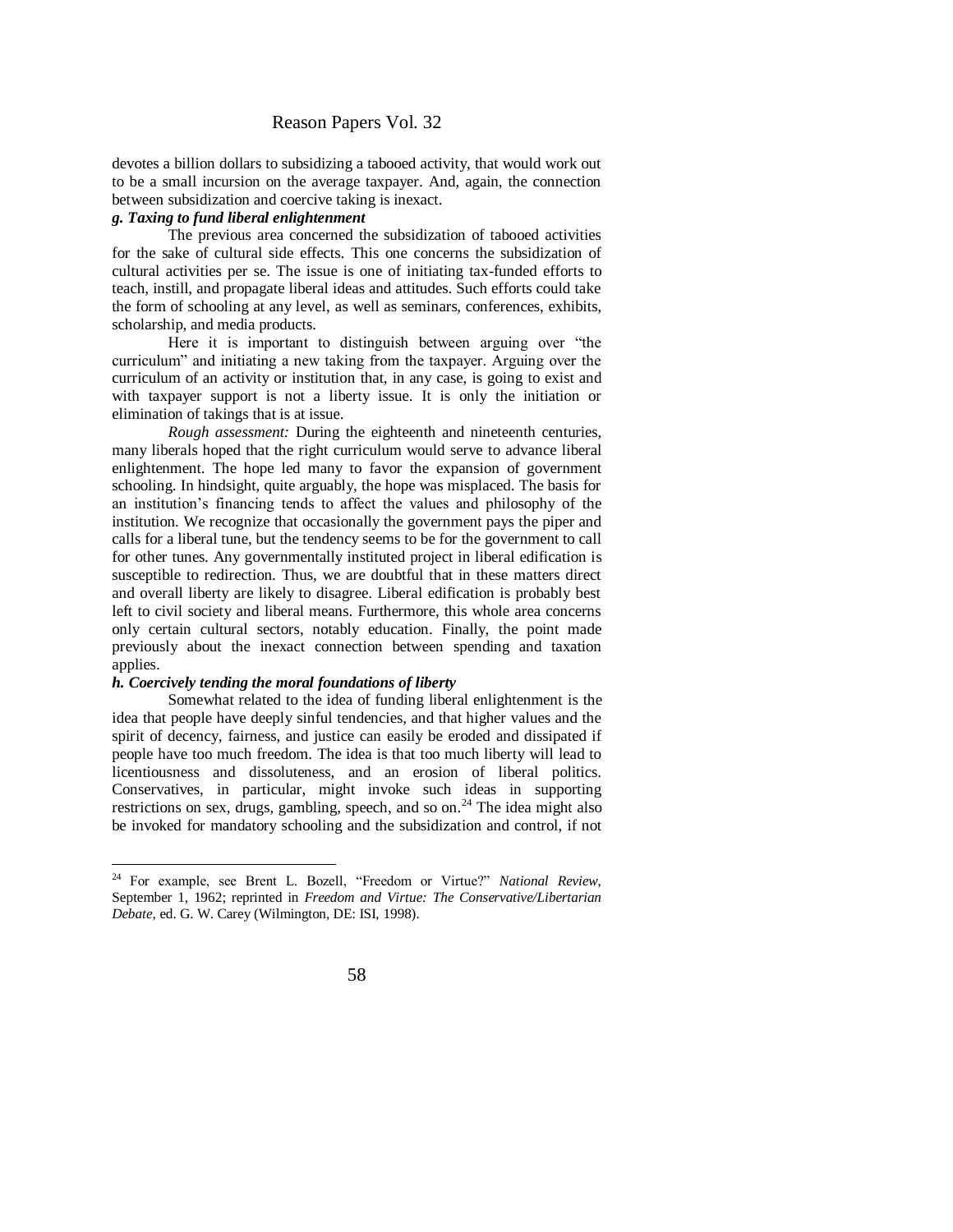government ownership and operation, of schools regardless of whether the curriculum is particularly freedom-oriented. The idea is that a culture that appreciates liberty is a fragile and vulnerable thing, that too much direct liberty will ultimately undercut the moral foundations that sustain overall liberty. Another matter that would seem to fit under the present heading is the concern that immigrants will eventually become citizens and voters and support illiberal politics.

*Rough Assessment:* Regarding the conservative concerns about vice, we just don't buy this argument, at least not in the context of modern, relatively liberal societies like the United States. The mechanisms by which allowing people to engage in "vice" leads them to cherish liberty *less than they otherwise would* never seem to be explained well. We doubt that they can be defended well. We are more inclined to believe that liberty, dignity, and individual responsibility are of a piece, and that restricting liberty in sex, drugs, and culture tends to reduce, not augment, overall liberty. Every incursion on liberty makes it less focal, and affirmations of liberty even in activities that many find distasteful are especially important in making it more focal. Such are the affirmations of liberalism as a kind of civic religion. That such a view is compatible with conservatism is argued by Frank Meyer.<sup>25</sup>

As for the concern about immigrants becoming citizens and voters who support illiberal politics, we acknowledge that the concern has some merit. We are unsure of its weightiness. Yet, we tend to reject the claim that the point has much weight as regards the issue of immigration policy. Without going into the difficult factors of the issue, we wish only to note one key point: the liberal perspective is not nativistic. Immigrants from Mexico might act as conduits by which relatively liberal ideas and sensibilities permeate Mexico. While one must acknowledge that *some* of the indirect effects of liberalizing immigration are minuses for overall liberty, we are inclined to think that those facets are clearly outweighed by other facets that are pluses for overall liberty. Whether the pluses would continue to outweigh the minuses if immigration were liberalized drastically, or if the borders were thrown open, might be another story.

# *i. Logrolling for liberty*

 $\overline{a}$ 

Politics makes for strange bundles. In politics, a liberal politician might find it effective to support a coercive reform to gain support for a more significant liberal reform. If the first reform is kept separate, it might be the case that, as compared to non-action, his supporting it reduces direct liberty but augments overall liberty. Of course, in such a case, if the two reforms are

<sup>25</sup> Frank S. Meyer, *In Defense of Freedom and Related Essays,* ed. W. C. Dennis (Indianapolis, IN: Liberty Fund, 1996).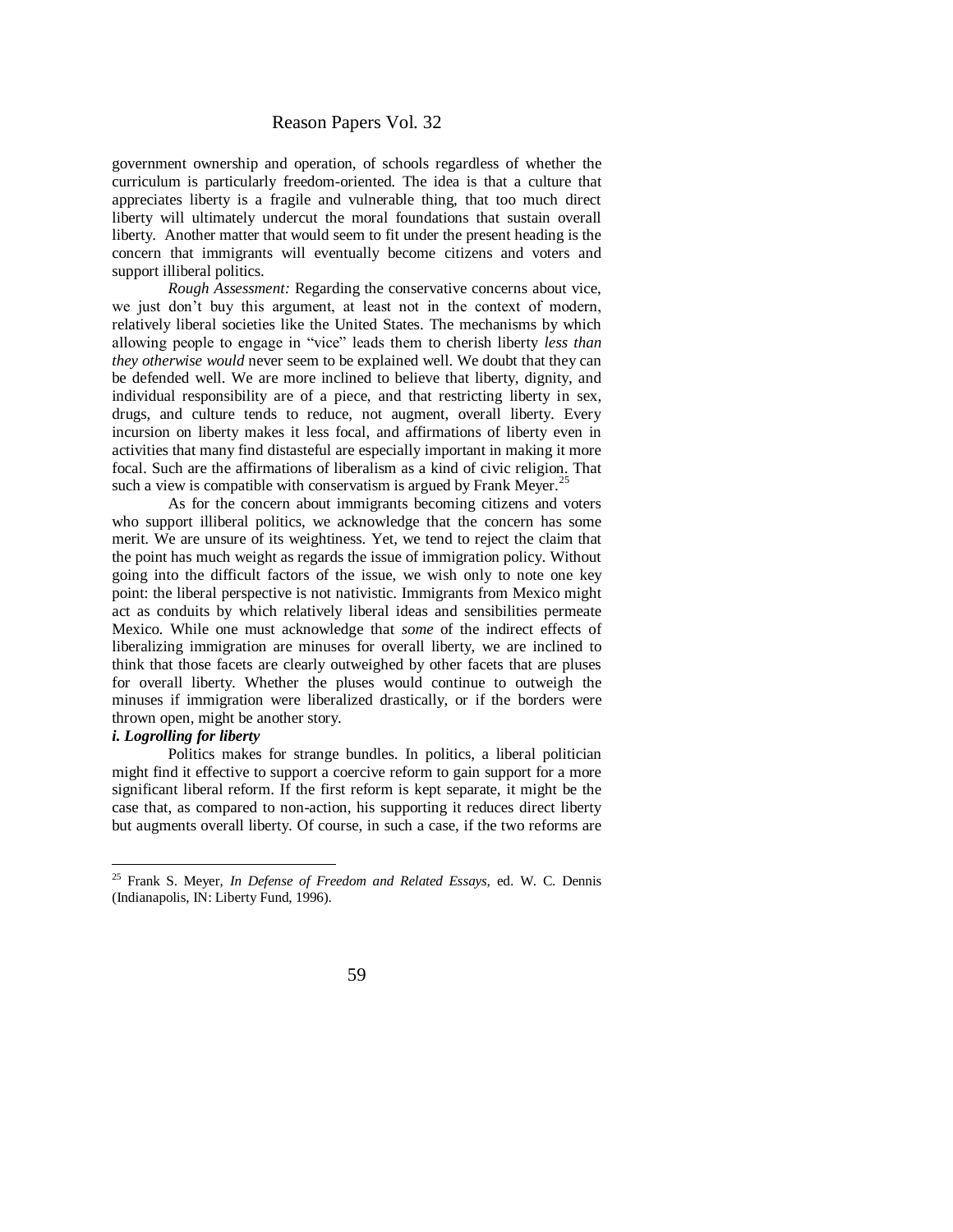treated as a single complex reform, then it augments both direct and overall liberty.

Logrolling is the idea that if I help you roll the logs off your field. you'll help me roll the logs off my field. Implicit logrolling occurs when several measures are strategically bundled into a single package, and we mutually support the package, even though we don't like parts of it.<sup>26</sup> If we disassemble the package and consider a part in isolation, we may encounter disagreement between direct and overall liberty.

The Civil Rights Act of 1964 had two primary features: the banning of voluntary discrimination and the extinguishing of forced discrimination. The first feature reduced direct liberty while the second augmented it. If, hypothetically, we imagined separate voting on the two features, it might be that the second could not be had without making a deal to support the first. In that case, supporting the first may be an instance of taking an action that reduces direct but augments overall liberty. In that sense, bundles with mixed items may well represent instances of disagreement between direct and overall liberty.

Party politics throws up broad, vague bundles. Fortunately, the liberal does not have to choose one or the other; instead, he may steer clear of politics. However, if one is to be a player in politics or the year-by-year political culture, he may need to play ball with such vulgarities. In a sense, he may have to logroll for liberty.

*Rough assessment:* The vortex of politics is the antithesis of individuation. It is the antithesis of clarity and accountability. Indeed, the agenda of liberalism is to degovernmentalize society as much as is practicable. The dilemma is that most any move to degovernmentalize society must gain political validation.

In highly political contexts, all manner of trade-offs may arise. We grant that pretending to follow the grammar of direct liberty is not an option. But no grammar is viable in politics. The failure of direct liberty in politics is as much a statement about politics as it is about direct liberty.

Liberalism is a political philosophy and sensibility, not a political party. Just a step removed from the vortex of power, or the daily news report, but sometimes even within it, one is ready to formulate issues so as to separate the parts of the bundle. Ordinary people are quite capable of intellectualizing issues to the extent of examining an issue apart from what else is in the bundle; college courses do so routinely. Once matters are unbundled and the possible vagaries of politics are removed, this hazard of

<sup>26</sup> Gordon Tullock, *The Vote Motive* (London: Institute of Economic Affairs, 2006), p. 82.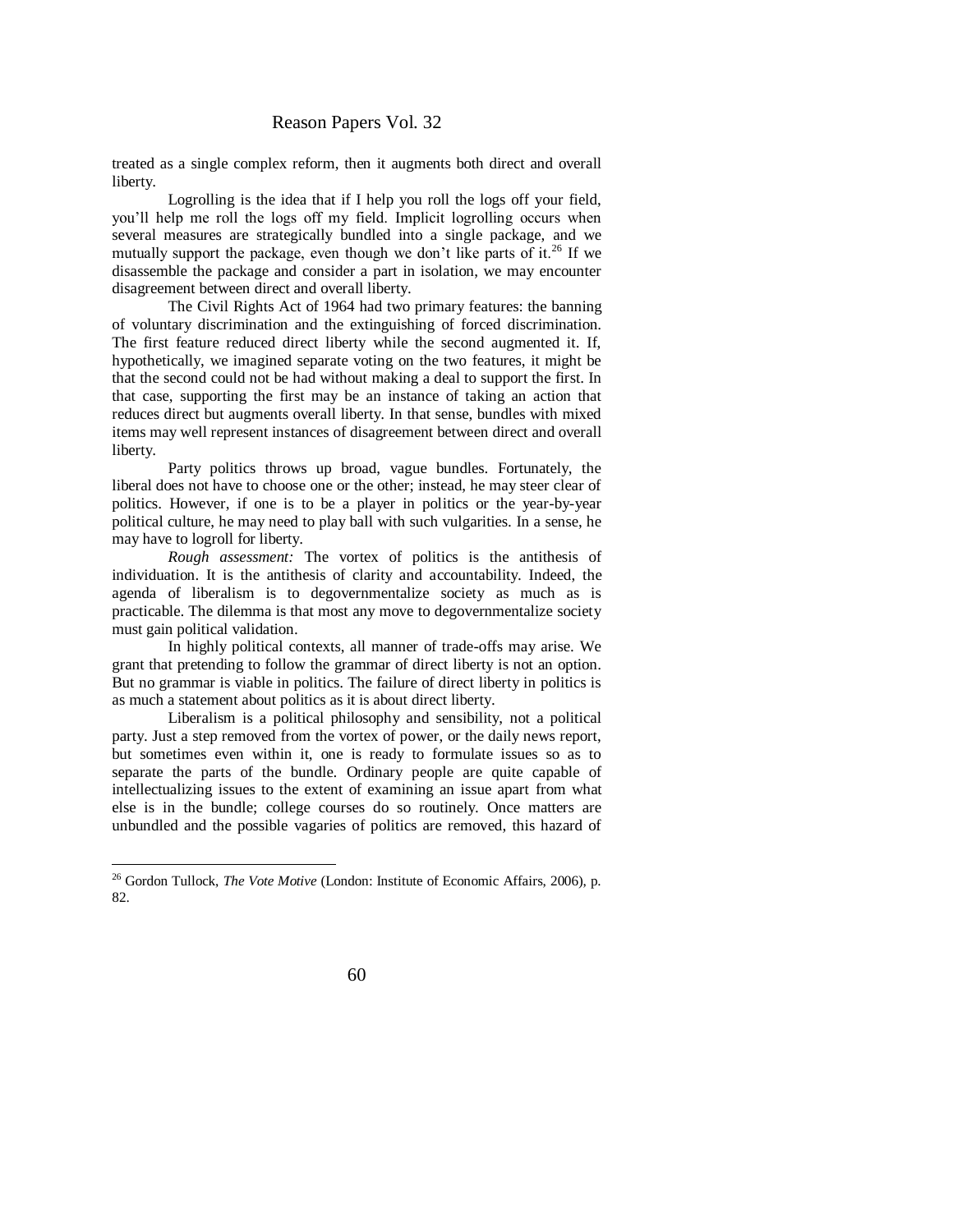disagreement between direct and overall liberty recedes. Although court intellectuals and party hacks might be unable to unbundle the bundles, others have much less problem doing so.

The "buttons" we consider in applying the liberty principle are formulated to suit our purposes. Our purposes depend on who we are and what we are up to. Provided that our discussion is taking place outside the vortex of political power, we can quite likely formulate the "buttons" such that logrolling for liberty scarcely arises. Liberal politicos may occasionally find themselves in circumstances that call for logrolling for liberty, but those circumstances are not of primary concern in the forms of discourse that principally concern us here.

### *j. Stabilizing the second best*

 $\overline{a}$ 

[T]he political economist . . . says with good reason that it is both absurd and mischievous for government to undertake to supply the working-classes with employment. . . . [A]nd yet . . . [i]t may be right for a government to supply the employment, when the people are so ignorant as to demand it, and when, at the same time, they are so powerful as to plunge the country into anarchy if the demand is refused.

—Henry Thomas Buckle<sup>27</sup>

Logrolling for liberty considered political machinations within a stable environment. Here we turn to the unstable. Moves that reduce direct liberty might stave off regime changes that would reduce overall liberty.

Above we gave the example in which support for an increase in the minimum wage appeases voters and keeps them from voting in less liberal politicians. The example may not ring true, but the idea is familiar to liberal politicos—failing to appease public foolishness may lead to retaliation and backlash. If liberal politicos try to achieve the "first best," they may fail to stabilize the second best, and end up with the third best. In the classical liberal book entitled *The Guide to Reform*, Johnny Munkhammar writes that "the first aim for any country must be to avoid counter-reforms that actually worsen the situation and are motivated by populist, symbolic or other short-sighted reasons<sup>"28</sup>

<sup>27</sup> Henry Thomas Buckle, *Introduction to the History of Civilization in England* (London: George Routledge & Sons, 1904), p. 807.

<sup>28</sup> Johnny Munkhammar, *The Guide to Reform: How Policymakers Can Pursue Real Change, Achieve Great Results, and Win Re-Elections* (Stockholm: Timbro Publishers, 2007), p. 113.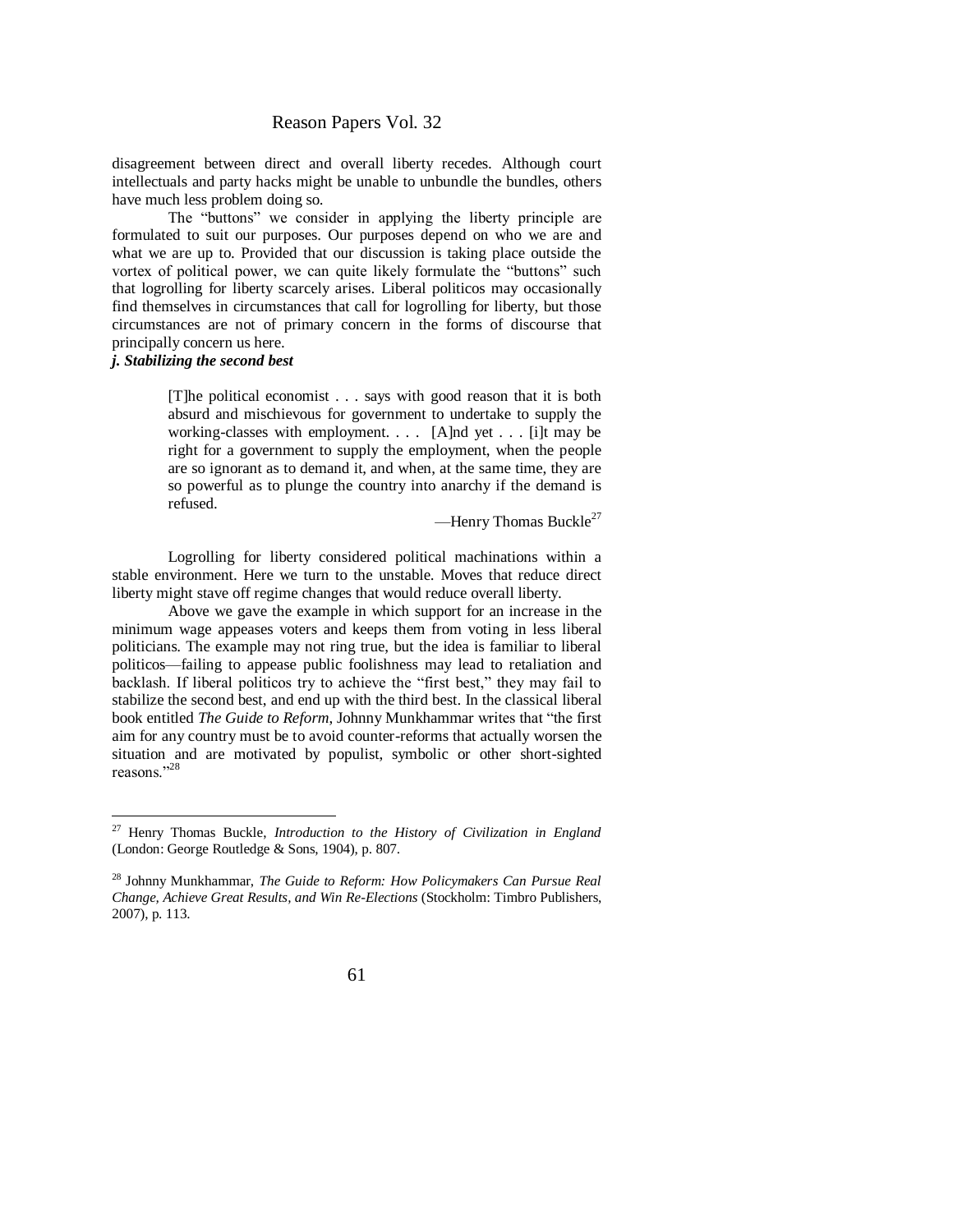We live in a stable liberal democratic polity, and the present discourse is situated accordingly. In such polities, using the term "instability" is overly dramatic. We mean simply the electoral tides that may bring new balances between the parties. At the level of the individual politician, it becomes an issue of his or her being better for liberty than the alternative.

Besides elections, another manifestation of "stabilizing the second" best" occurs when one government agency is called upon to "fix" a problem, and the agency people—let us say relatively liberal people—know that if its interventionist "fix" is not deemed sufficient, then a less liberal group of policymakers, such as Congress, will intervene. The agency staffers might then reduce direct liberty, because if they didn't the blows to overall liberty would be even worse.

In more troubled polities, "instability" might mean more than electoral tides or contests over bureaucratic control. Regime change might be violent and disastrous. This is especially possible in polities with deep ethnic or religious tensions. Building on the "tipping" insights of Thomas Schelling, Timur Kuran explains that small changes can bring sudden and sweeping political change. $^{29}$ 

In his biography of Schelling, Robert Dodge suggests that Schelling's thinking quite directly influenced political developments in Singapore. Ethnic and religious divisions threatened the stability of its political order: "The Singapore approach was to control the movement of population groups through public housing."30

Sometimes it is suggested that the stability of even the most stable regimes was achieved by artful political maneuvers. For example, a theme of Robert Skidelsky's biography of John Maynard Keynes is that Keynes adapted the liberal system in Britain so as to salvage what could be salvaged while appeasing and staving off more radical change.<sup>31</sup> For centuries up to perhaps World War II, apprehensions of radical upending have loomed in the background of British political thought. As for the United States, again, major shifts toward interventionism have been interpreted as having neutralized

<sup>29</sup> Timur Kuran, *Private Truths, Public Lies: The Social Consequences of Preference Falsification* (Cambridge, MA: Harvard University Press, 1995).

<sup>30</sup> Robert Dodge, *The Strategist: The Life and Times of Thomas Schelling* (Hollis, NH: Hollis Publishing, 2006), p. 143.

<sup>31</sup> Robert Skidelsky, *John Maynard Keynes, 1883-1946: Economist, Philosopher, Statesman* (New York: Penguin Books, 2005).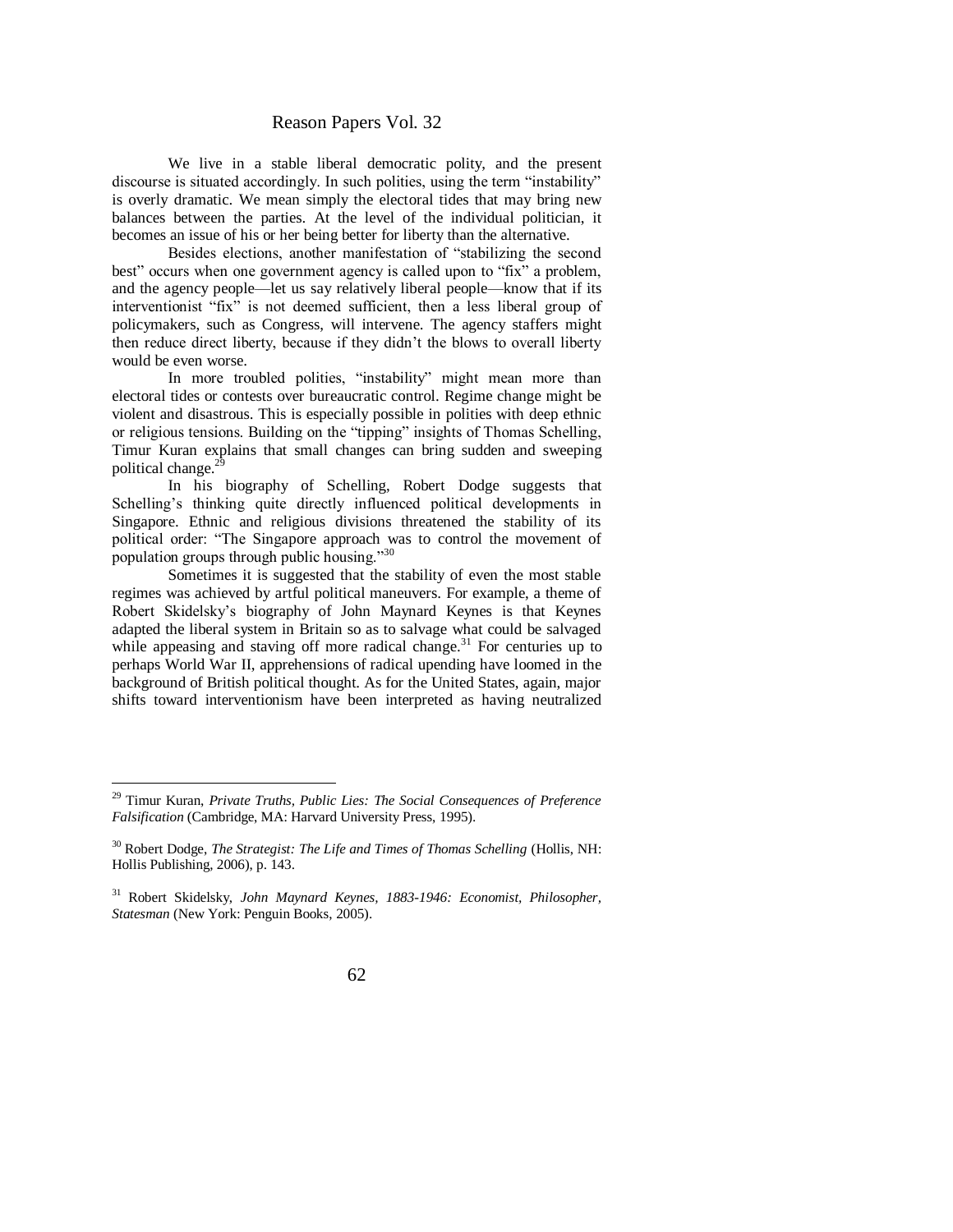more ominous political hazards.<sup>32</sup> In moments of political instability, acting to reduce direct liberty might augment overall liberty.

*Rough Assessment:* Within a stable liberal-democratic polity, the relevance of "stabilizing the second best" parallels some of the remarks we made about logrolling for liberty and about immigration. The liberal conversation about policy and the political order largely abstracts from the strategic and adventitious factors about getting or keeping the relatively liberal politician in office. That abstraction is certainly defensible. On the other hand, we admit that liberalism's more abstract teachings must connect sensibly with practical politics.

In more unstable polities, where norms and values are much further from liberal sensibilities, the need to compromise direct liberty to stabilize the second best is more relevant. One thing to keep in mind, however, is that volatile situations are volatile. The rulers of Singapore may have intelligently manipulated the situation, but very often the manipulations themselves trigger unintended consequences—Singapore may be the exception that proves the rule. Pushing people around or restricting their freedom often creates grievances and backlash. Maybe the best way to advance liberalism is to affirm the norm that governmental power is not to be used to push people around. Actions that attenuate that norm, then, hurt liberty directly and indirectly. The more that people expect that power will be used to manipulate, the more that each interest feels impelled to contend for power, if only to guard itself against being manipulated.

### *k. Military actions, etc.*

 $\overline{a}$ 

Without the efforts of the Allied Powers to destroy the Nazi regime, it may have rolled through Europe and expanded its horrors. Much Allied action reduced direct liberty and augmented overall liberty. The principal interest of the Allies was their own liberty and well-being. It was a matter of national defense. But smashing the Nazi regime may also have been good for overall liberty in Germany.

The Korean War presumably augmented overall liberty in South Korea, and maybe overall liberty universally. But the combatants posed no real threat to liberty in the United States. If one takes a universalist view of overall liberty, as we are inclined to do, one country's going to war may augment overall liberty even though there is no threat to liberty within that country—as some might argue about the U.S. invasion of Grenada or the Vietnamese toppling of Pol Pot in Cambodia.

Merely toppling a pernicious regime does not necessarily rid the place of perniciousness. That's why some people believe in "moving in" and

<sup>32</sup> N. Gordon Levin, *Woodrow Wilson and World Politics: America's Response to War and Revolution* (New York: Oxford University Press, 1968).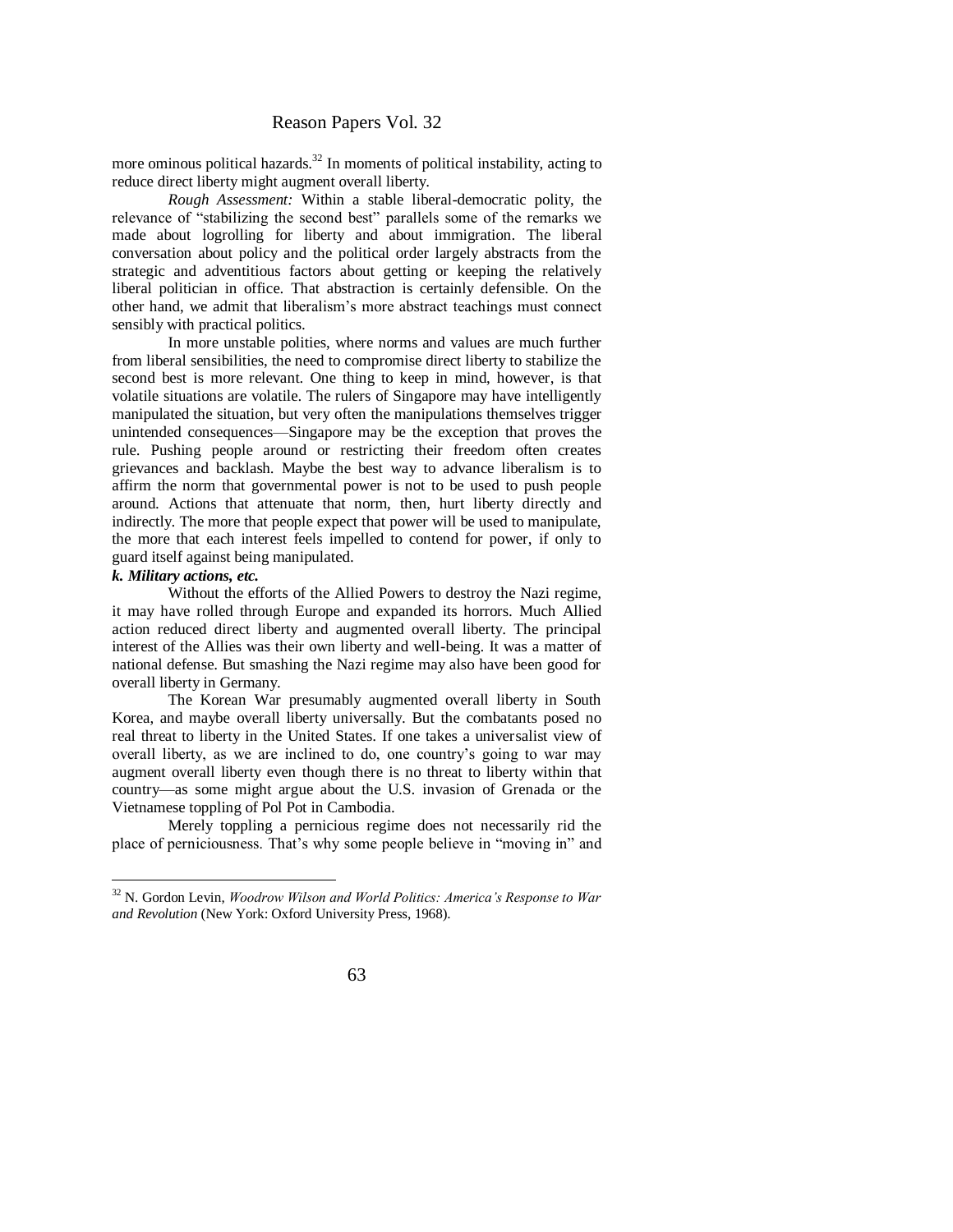cultivating better institutions—sometimes called imperialism or nationbuilding. Another variant is civil war. Many would argue, including some libertarians such as John Majewski, that Lincoln's war augmented overall liberty, even though it reduced direct liberty.<sup>33</sup>

A related form of threat is terrorism. With such policies as the Patriot Act, cyber security measures, detention of suspected terrorists, and the nationalization of airport security, as well as its extensive actions abroad, the U.S. government has initiated much direct coercion on the grounds of preventing worse coercion by terrorists and would-be terrorists.

*Rough Assessment:* These issues are huge and problematic. Obviously, the possibility for disagreement between direct and overall liberty looms large here. Like David Friedman, we believe that there is no way for liberals to deny this possibility, based on a few simple arguments or principles.<sup>34</sup>

Liberals can argue that military affairs and geopolitics fall within a fairly well defined and separable realm of activities. So far as domestic policy goes, these threats and foreign affairs need not upset the liberty principle much, other than the taxation they require.

Christopher Coyne and Steve Davies have offered a twenty-point overview of the common public bads of empire, nation-building, and the like.<sup>35</sup> In our judgment, the characteristic judgment of classical liberalism and modern libertarianism—a strong presumption against militarism—is probably the right one for overall liberty. But there's no denying that in certain circumstances military action can be both a dreadful reduction in direct liberty and a huge augmentation in overall liberty.

#### **5. Taking Stock**

 $\overline{a}$ 

In carrying out the present inquiry, our primary goal has been to make the list exhaustive. Please let us know of any cases that do not fit into one of the areas. Are the areas of possible disagreement extensive? Which areas pose the most serious problems? Do they undermine the coherence of liberty?

<sup>33</sup> John Majewski, *Modernizing a Slave Economy: The Economic Vision of the Confederate Nation* (Chapel Hill, NC: University of North Carolina Press, 2009).

<sup>34</sup> David Friedman, *Machinery of Freedom*, pp. 211-12.

<sup>&</sup>lt;sup>35</sup> Christopher J. Coyne and Steve Davies, "Empire: Public Goods and Bads," *Econ Journal Watch* 4, no. 1 (2007), pp. 11-15.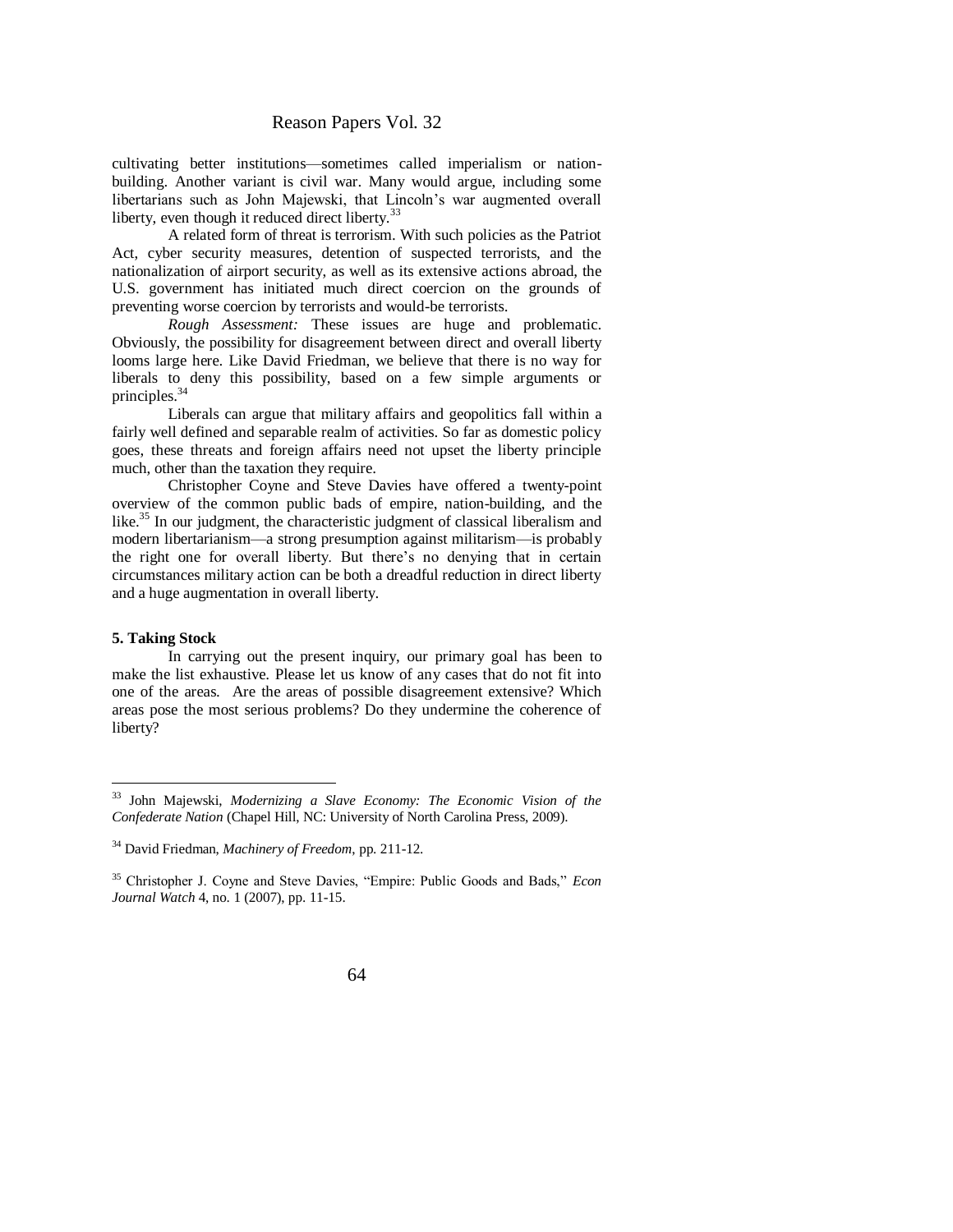Many will disagree with us, but we think that several of the listed areas are simply not very significant. We reject the contention of significant disagreement between direct and overall liberty in the areas of *restrictions to prevent rip-offs* and *coercively tending the moral foundations of liberty*. The area of *Thoreauvian coercion* does not speak to the issue of government policy. We are inclined to put those three areas aside, though we acknowledge that the reasons elaborated here for that attitude as regards immigration are especially glancing.

Several of the areas, in our opinion, pose at most only very minor problems. *Taxing to fund liberal enlightenment* is not a problem that arises much—unfortunately, perhaps. Furthermore, we doubt that disagreement between direct and overall liberty is strong or likely in that area. Likewise, *subsidizing against coercive taboos* seems limited in scope and disagreement seems unlikely and weak at best.

Two areas are largely about the art of politics: *logrolling for liberty* and *stabilizing the second best*. They will be significant to the liberal politico, and we admit that liberal philosophy should not be entirely divorced from the art of politics. The art of politics is so situational and adventitious, though, that if it destroys liberal philosophy, *it likewise destroys all political philosophy*. We think that political philosophy can and should substantially be separated from the art of politics.

*Disarming or defusing private coercion* has solid reasoning behind it, but the activities it touches are not extensive—mostly involving weaponry and means of destruction. Moreover, the disagreement between direct and overall liberty is controversial and hard to assess. We think that, in terms of overall liberty, policy in the United States currently errs on the side of being too restrictive.

That leaves the areas of *coercive hazard*, *controlling pollution,* and *military actions, etc.* In our view, these are the most significant areas of potential disagreement between direct and overall liberty.

In sum, we think that the total area and severity of disagreement between direct and overall liberty are troublesome, but not *that* troublesome. For the most part, direct and overall liberty agree. And several of the troublesome areas are pretty well defined and can be understood and treated as somewhat special—of course, this is what we see in policy and political discourse concerning coercive hazard, pollution, and military affairs. That leaves plenty of terrain where liberty can mean simply direct liberty, with a strong presumption that that also covers overall liberty.

#### **6. Handling Limitations**

Liberal ideas and arguments are strengthened by laying their limitations on the table. The liberty maxim does not crumble just because there are limitations. Simon Newcomb suggests fifteen maxims for